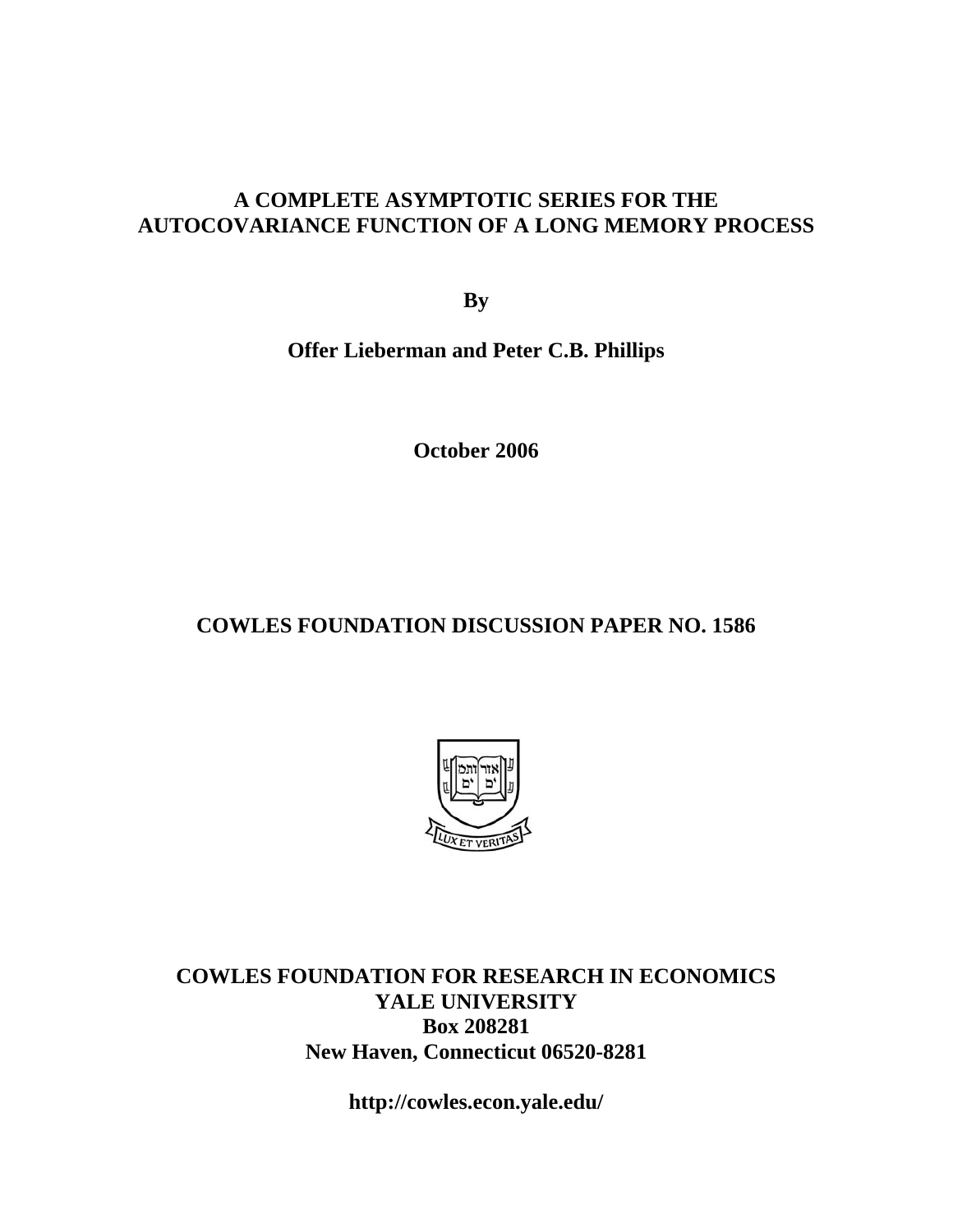# A Complete Asymptotic Series for the Autocovariance Function of a Long Memory Process

By

OFFER LIEBERMAN<sup>1</sup>

and

PETER C.B. PHILLIPS<sup>2</sup>

#### Cowles Foundation for Research in Economics

Yale University

Key words and phrases: Autocovariance, Asymptotic expansion, Critical point, Fourier integral, Long memory.

JEL Classification Numbers : C13, C22.

<sup>&</sup>lt;sup>1</sup>Address for correspondence: Faculty of Industrial Engineering and Management, Technion,

Haifa 32000, Israel. E-mail: offerl@ie.technion.ac.il. Technion–Israel Institute of Technology 2Phillips acknowledges partial support from the NSF under Grant No. SES 04-142254.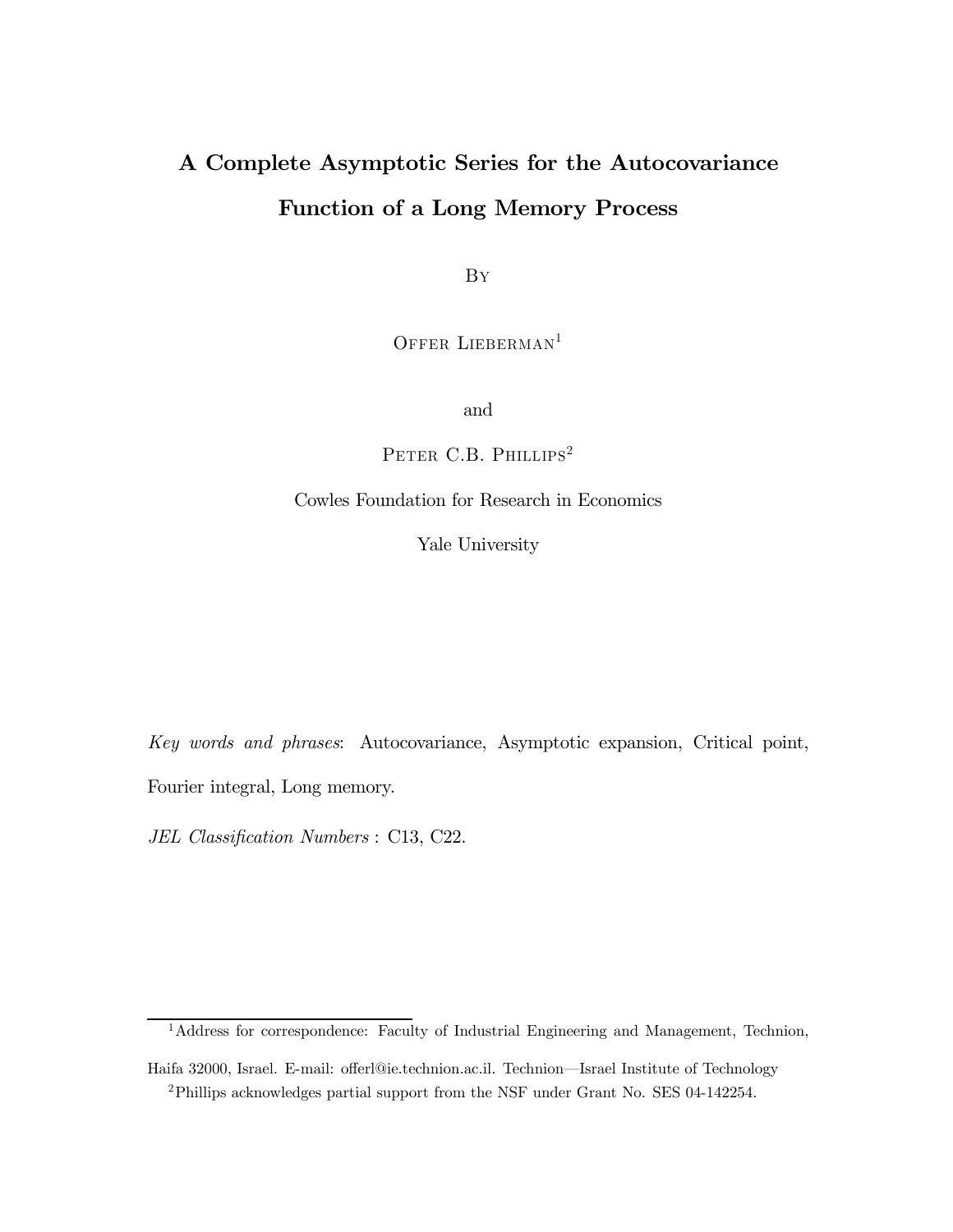#### Abstract

An infinite-order asymptotic expansion is given for the autocovariance function of a general stationary long-memory process with memory parameter  $d \in (-1/2, 1/2)$ . The class of spectral densities considered includes as a special case the stationary and invertible  $ARFIMA(p, d, q)$  model. The leading term of the expansion is of the order  $O(1/k^{1-2d})$ , where k is the autocovariance order, consistent with the well known power law decay for such processes, and is shown to be accurate to an error of  $O(1/k^{3-2d})$ . The derivation uses Erdélyi's (1956) expansion for Fourier-type integrals when there are critical points at the boundaries of the range of integration - here the frequencies  $\{0, 2\pi\}$ . Numerical evaluations show that the expansion is accurate even for small  $k$  in cases where the autocovariance sequence decays monotonically, and in other cases for moderate to large  $k$ . The approximations are easy to compute across a variety of parameter values and models.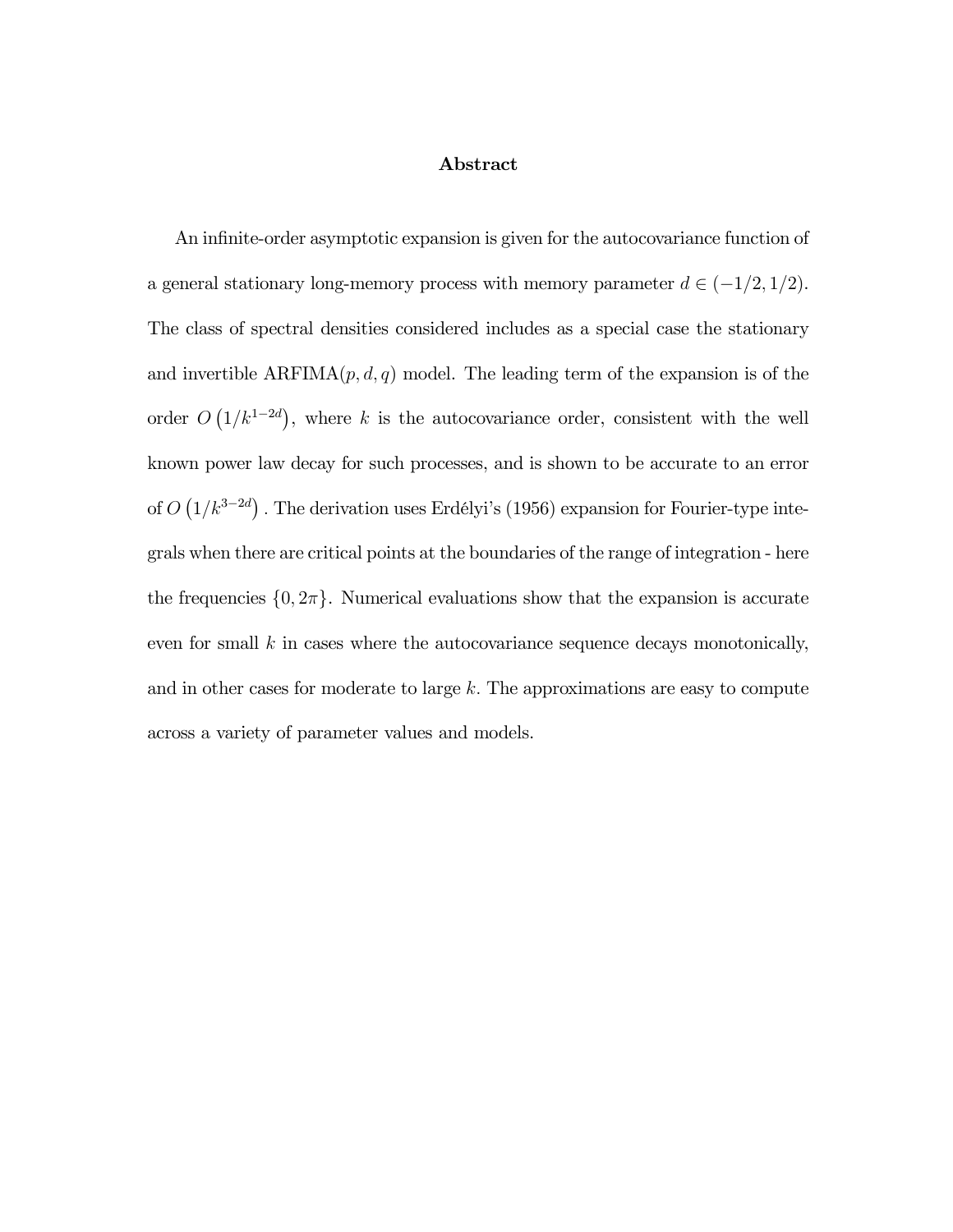### 1 Introduction

Let  $\{X_t, t \in \mathbb{Z}\}\$  be a real-valued stationary process with spectral density

$$
f_X(w) = f_u(w) |1 - e^{-iw}|^{-2d}, w \in \mathbb{R},
$$
\n(1)

where  $f_u(w)$  is a short-memory spectrum and  $d \in (-1/2, 1/2)$ . A process satisfying (1) is long-memory persistent if  $d \in (0,1/2)$ , short-memory if  $d = 0$  and anti-persistent if  $d \in (-1/2, 0)$ . In the special case where  $f_u(w)$  is the spectral density of a stationary and invertible  $ARMA(p, q)$  process,  $X_t$  is an  $ARFIMA(p, d, q)$ process. The present set-up allows for more general models in which  $f_u(w)$  is required to satisfy some regularity conditions which are stated below in Assumption 1. The strongest of these is a smoothness requirement that enables an infinite order asymptotic expansion of the autocorrelation function.

Since Hurst's (1951) original article, which was written in a hydrological context, processes satisfying (1) have been studied extensively in a number of disciplines. Early overviews were given in Beran (1994), Robinson (1993) and Baillie (1996), the latter two papers discussing the relevance of these processes in economics and finance. Sowell (1992) derived an expression for the autocovariance function of a stationary and invertible  $ARFIMA(p, d, q)$  process which involves hypergeometric functions. One of the applications of this formula is in Gaussian maximum likelihood estimation. Since this early work, many new aspects of the model have been considered and the range of applications have widened considerably in recent years.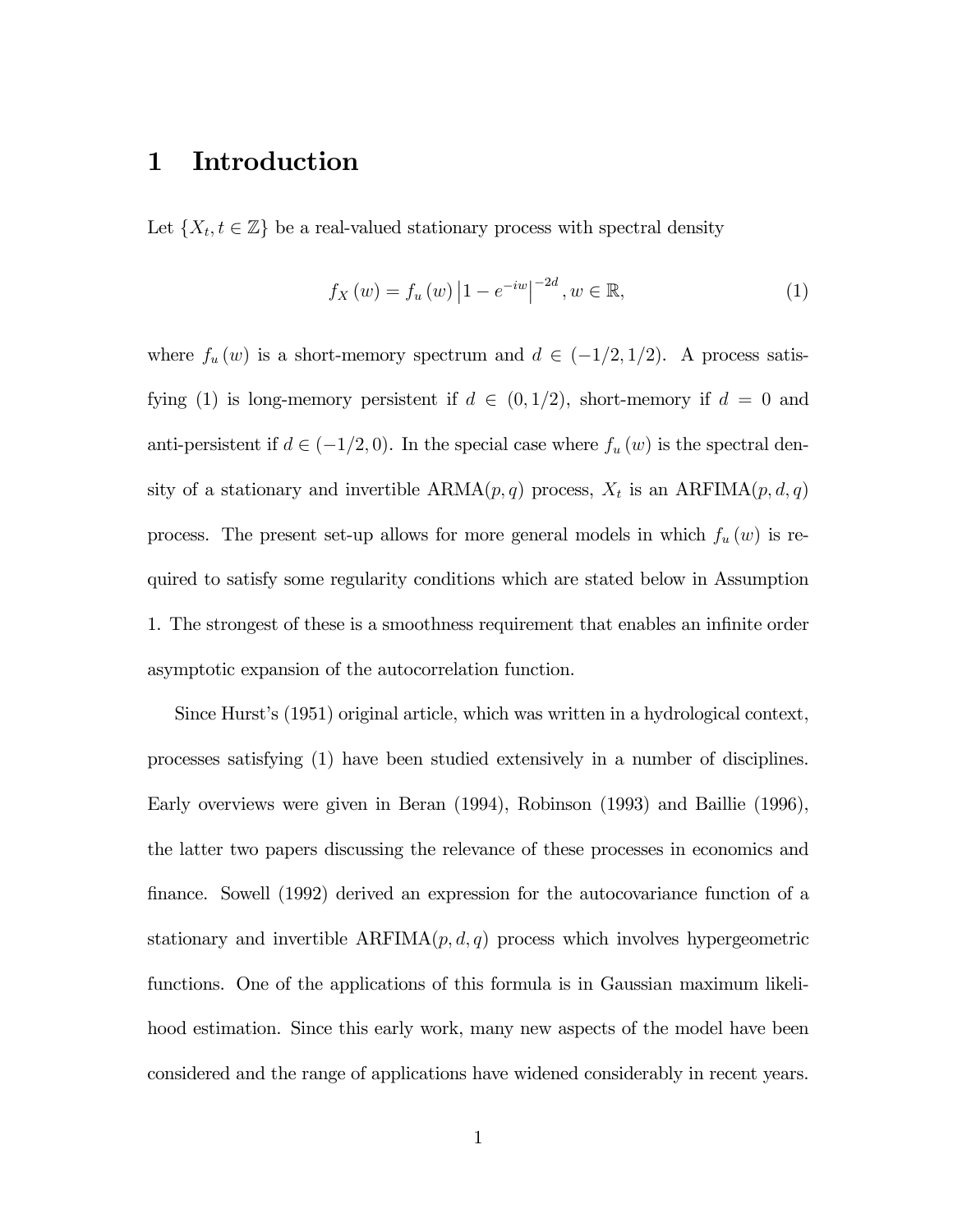Of particular interest in finance, is the applied work with financial datasets involving the memory characteristics of interest rates and the nature of the Fisher equation (Phillips, 2005; Sun and Phillips, 2005), studies of volatility and squared returns (Giraitis et al. 2003, 2007; Robinson and Henry, 1999), and long-range dependence in realized volatility measurements with high frequency data (Lieberman and Phillips, 2006)

The present paper derives a complete (infinite-order) asymptotic expansion of the autocovariance function,  $\gamma_X(k)$ , corresponding to the long memory spectrum (1). The expansion formula is valid for all  $d \in (-1/2, 1/2)$ . The leading term of the expansion is of order  $O(k^{-(1-2d)})$ , as  $k \to \infty$ , consistent with the well known power law decay of the autocorrelogram for such processes. The leading term is shown to have an error order of  $O(k^{-(3-2d)})$ , indicating that it should deliver good accuracy for moderate values of  $k$ . Subsequent terms in the expansion decay according to additional powers of  $k^{-1}$ .

The derivation of the main formula uses an asymptotic expansion of the Fourier inversion formula for  $\gamma_X(k)$ , which can be written as

$$
\gamma_X(k) = \int_{-\pi}^{\pi} e^{iwk} f_u(w) \left| 1 - e^{-iw} \right|^{-2d} dw = \int_0^{2\pi} e^{iwk} f_u(w) \left( 2\sin(w/2) \right)^{-2d} dw,
$$
\n(2)

since  $|1 - e^{iw}|^{-2d} = (2 \sin(w/2)))^{-2d}$ . When  $d > 0$ , the latter integral has critical points (singularities in the integrand) at both boundaries 0 and  $2\pi$ . For Fourier integrals of this type asymptotic expansions for large k were originally developed by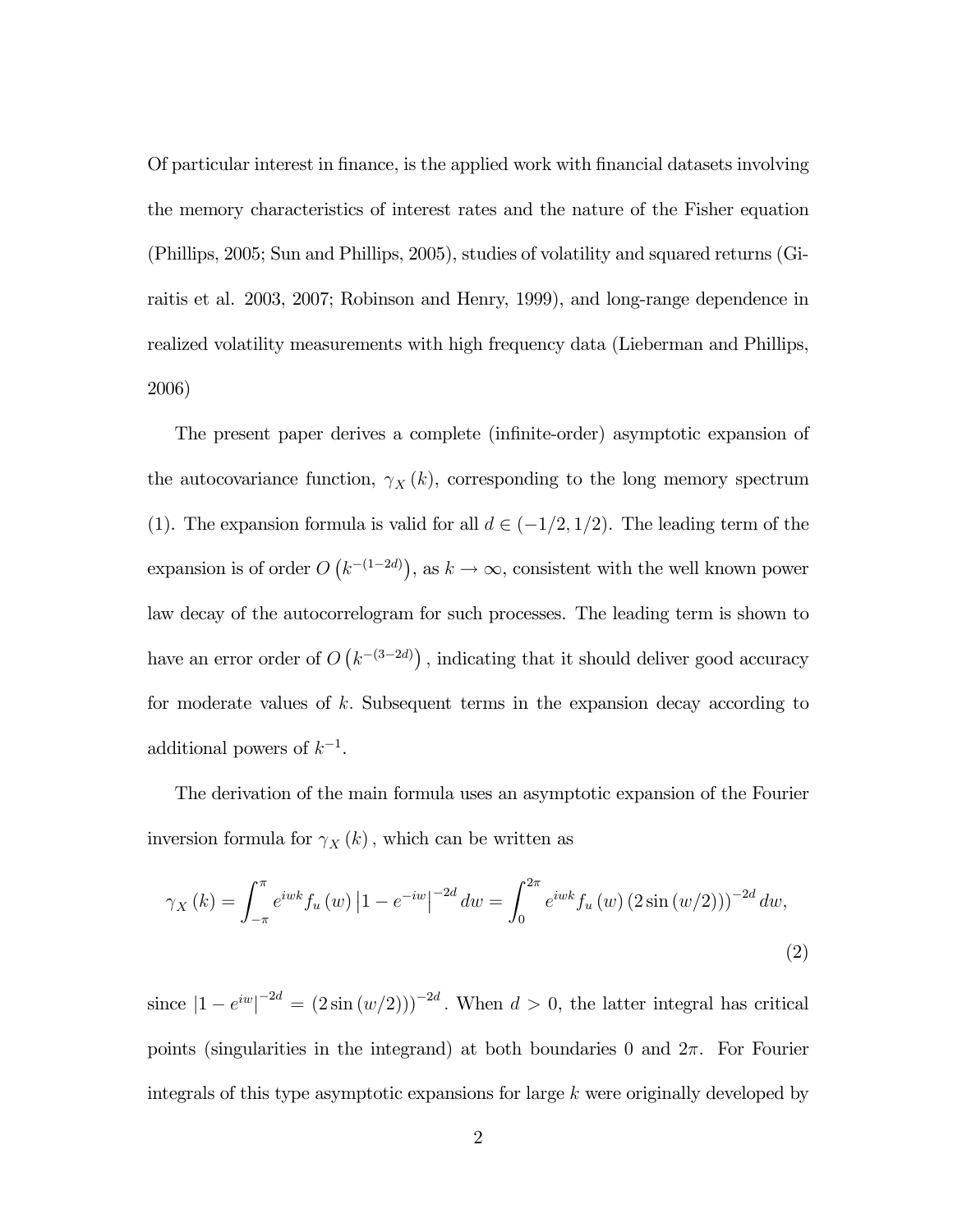Erdélyi (1956) and are described in detail by, among others, Bleistein and Handelsman (1986). Numerical evaluations across different models and parameter values reveal that asymptotic expansions developed in this way provide approximations which are straightforward to compute in the present case and have good accuracy for large values of k and in some cases even for small  $k$ , particularly when the autocovariogram is positive and monotonically decreasing.

There are a number of possible applications of the general approximation formula, including standard time series diagnostic plots of theoretical autocovariance functions of long memory processes other than  $ARFIMA(p, d, q)$ , against sample correlograms, as well as in Gaussian maximum likelihood estimation. The expansion also provides an alternative to Sowell's (1992) formula, in the  $ARFIMA(p, d, q)$ framework. One immediate implication of the result is that to  $O(k^{2d-2})$  the autocovariance function of  $X_t$  is equivalent to that of the simple  $ARFIMA(0, d, 0)$  model, as noted in Lieberman and Phillips (2006).

The plan for the remainder of the paper is as follows. Section 2 sets up assumptions and presents the main result. Analysis follows in Section 3 and numerical accuracy is considered in Section 4. Section 5 concludes and proofs are in the Appendix.

### 2 Assumptions and Main Results

We impose the following conditions on the function  $f_X(w)$  given in (1).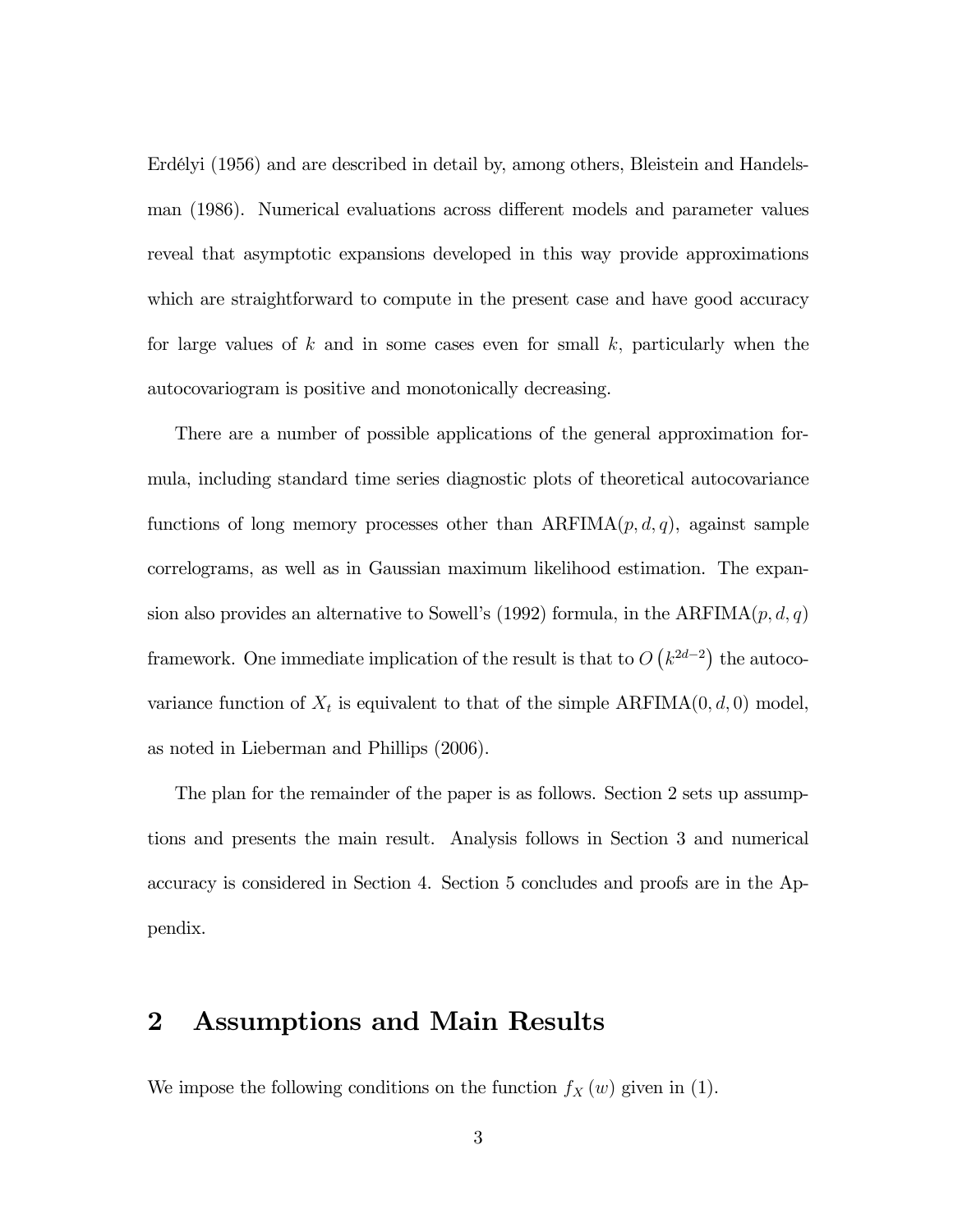## **Assumption A1** The periodic function  $f_u(w)$ , defined on  $(-\infty, \infty)$ , satisfies the

following:

(i)  $f_u(w) = f_u(-w)$ (ii)  $f_u(w) \geq 0$ (iii)  $\int_{-\pi}^{\pi} f_u(w) \, dw < \infty$ (iv)  $f_u(w) = f_u(w + 2\pi)$ (v)  $0 < f_u(0) < \infty$ (vi)  $f_u(w) \in C^{\infty}[0, 2\pi]$ .

# Assumption A2  $d \in (-1/2, 1/2)$ .

Parts (i)-(iii) of Assumption A1 are necessary and sufficient for  $f_u(w)$  to be the spectral density of a real-valued stationary process (e.g., see Brockwell and Davis, 1991, p 122). A1(iv) is a standard  $2\pi$  periodic condition on  $f_u(w)$ . A1(v) and (vi) ensure that  $f_u(w)$  is infinitely smooth, bounded, and bounded above the origin at the zero frequency, thereby eliminating the possibility of any antipersistent or long memory components or spectral poles away from the zero frequency (as might be caused by integrated seasonal effects, for instance). The smoothness requirement is essential for the development of a complete asymptotic series for  $\gamma_X(k)$ . Under A2, of course,  $X_t$  is stationary. The expansion for  $\gamma_X(k)$  requires A1(iv)–A1(vi) and A2. Both A1 and A2 hold for stationary and invertible  $ARFIMA(p, d, q)$  processes. Define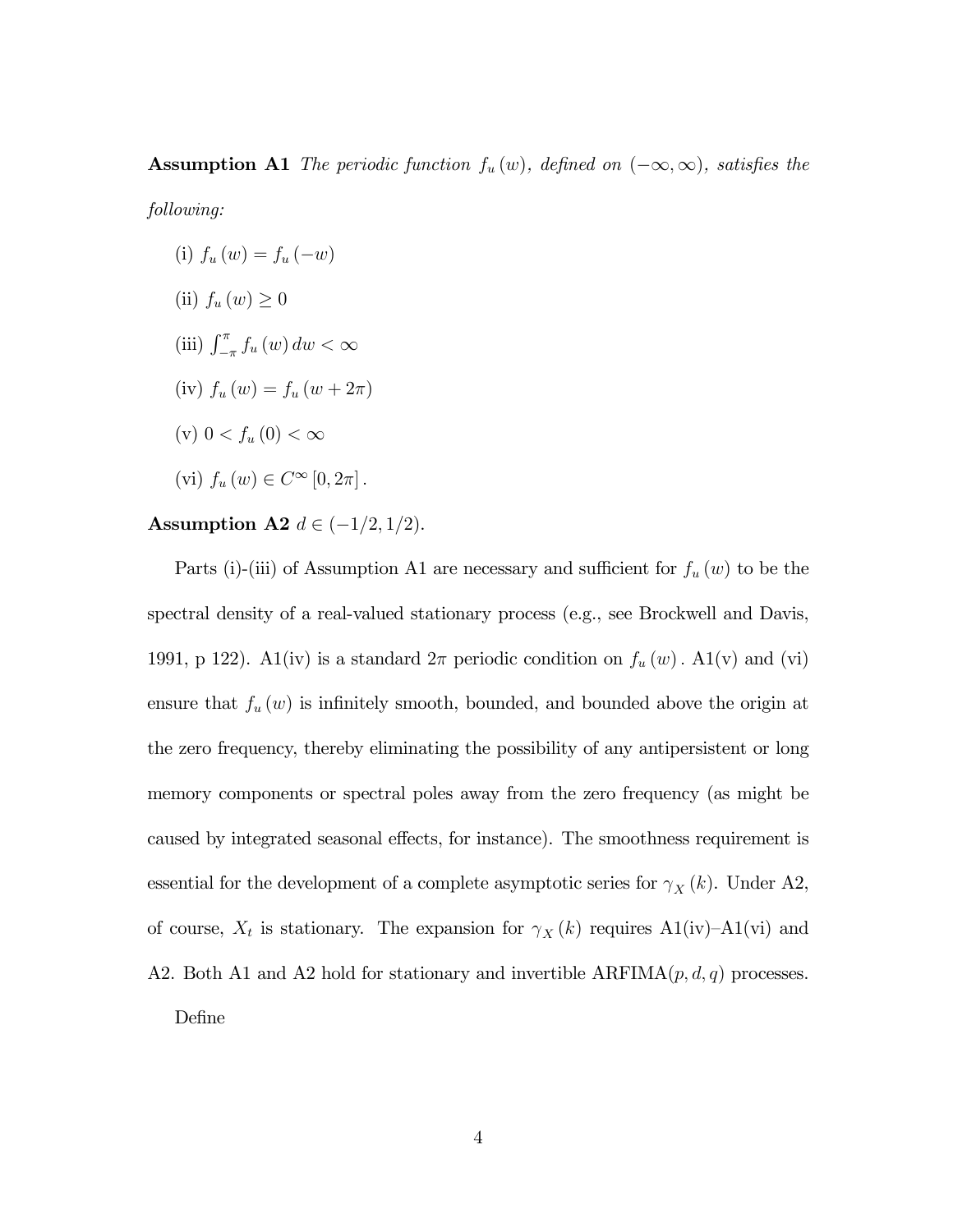$$
F(w) = f_u(w) \left( \frac{2 \sin (w/2)}{w (2\pi - w)} \right)^{-2d}, \tag{3}
$$

and denote by  $F^{(n)}(w)$  the n'th order derivative of  $F(w)$ . Note that under Assumption A1(vi),  $F(w)$  is infinitely differentiable at the two critical points  $\{0, 2\pi\}$ . The main result of the paper follows.

Theorem 1 Under Assumptions A1 and A2,

$$
\gamma_X(k) \sim \sum_{n=0}^{\infty} \frac{\Gamma(n+1-2d)}{n!k^{n+1-2d}} \left\{ \frac{d^n}{da^n} \left[ (2\pi - a)^{-2d} F(a) \right]_{a=0} \left( e^{\frac{\pi i}{2}(n+1-2d)} + (-1)^n e^{\frac{\pi i}{2}(n-1+2d)} \right) \right\}.
$$
\n(4)

The expansion gives the following explicit two term approximation for the autocovariance function

$$
\gamma_X(k) \sim 2f_u(0) \frac{\Gamma(1-2d)}{k^{1-2d}} \sin{\{\pi d\}}
$$

$$
-\frac{\Gamma(3-2d)}{k^{3-2d}} \left[ \frac{2d(1-2d)}{(2\pi)^{2d+2}} F(0) + \frac{1}{(2\pi)^{2d}} F''(0) \right] \sin{(\pi d)}.
$$
(5)

The proof, given in the Appendix, uses a standard integration by parts technique for Fourier-type integrals, allowing for the presence of singularities at the limits of integration - here the frequencies  $\{0, 2\pi\}$ . The technique is originally due to Erdélyi (1956) and is commonly used in applied mathematics. Bleistein and Handelsman (1987, Ch 3) provide a thorough treatment.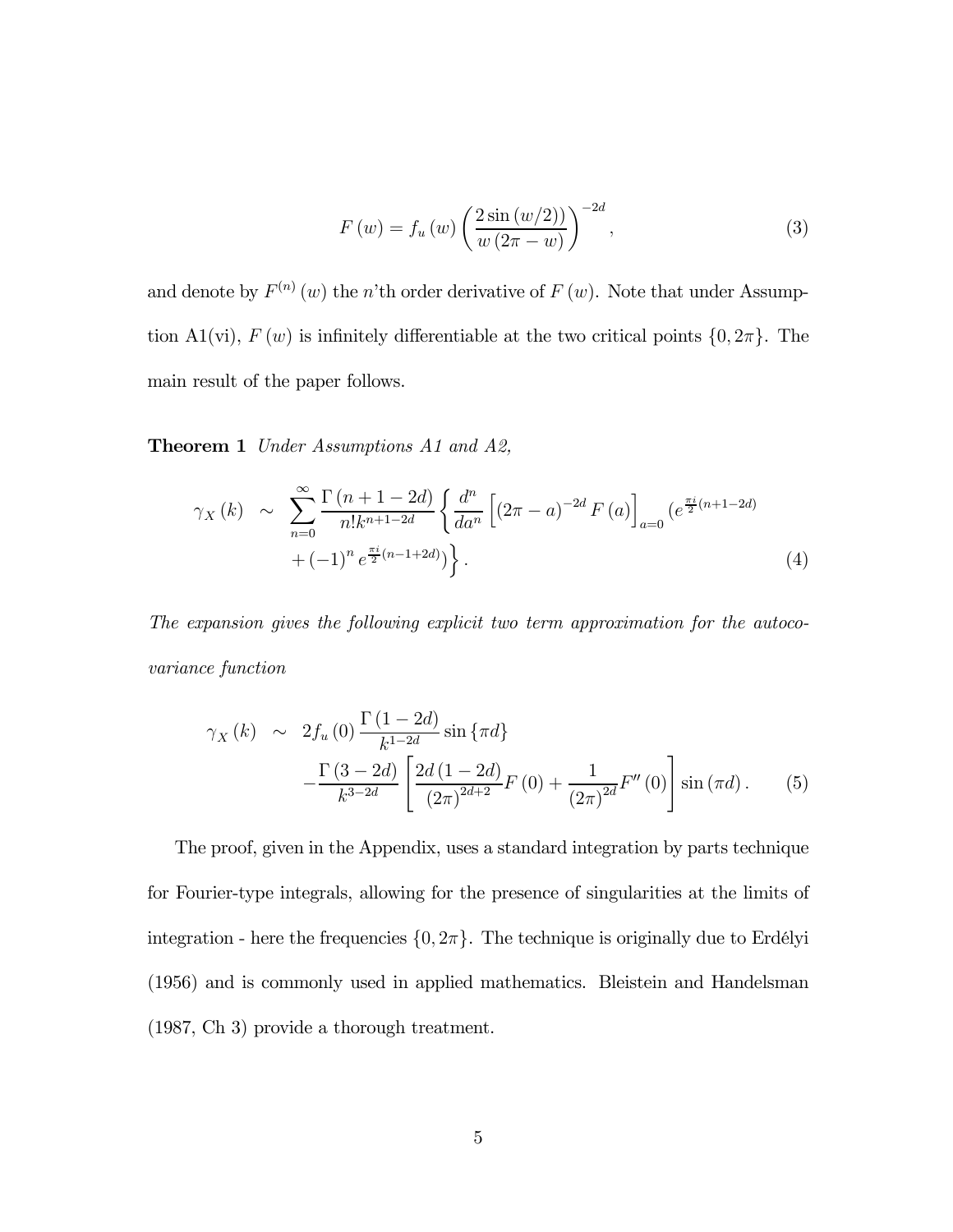### 3 Features of the Expansion

This section provides some analysis of the expansion and some discussion of its implications.

1. As apparent from (5), the leading term of (4) has the very simple form

$$
\gamma_X(k) \sim \frac{2f_u(0) \Gamma(1 - 2d) \sin(\pi d)}{k^{1 - 2d}} + O\left(k^{2d - 3}\right),\tag{6}
$$

which was given earlier in Lieberman and Phillips (2006) with an error of  $O(k^{2d-2})$ . The implications of (6) are: (i) The autocovariance of  $X_t$  decays according to the power law  $O(k^{2d-1})$ , which is well known, but the explicit result (6) in the case of a general short memory component  $f_u(\omega)$  seems not to have appeared before; (ii) To order  $O(k^{2d-3})$ , the autocovariance of order-k of an ARFIMA $(0, d, 0)$  model with an error variance equal to  $2\pi f_u(0)$  is equivalent to the order-k autocovariance of a the more general process  $X_t$ ; (iii) The second term  $(n = 1)$  in the expansion (4) is shown to be zero (see remark 2 below) in the Appendix and so the leading term has accuracy to order  $O(k^{2d-3})$ . The latter properties justify the use of the simpler  $ARFIMA(0, d, 0)$  framework for approximate analysis in some more general cases, as discussed in Lieberman and Phillips (2006).

2. The two term expansion (5) involves the first and third terms of the series (4). The term of order  $O(k^{-(2-2d)})$  is

$$
-2(2\pi)^{-2d} \frac{\Gamma(2-2d)}{k^{2-2d}} \left[ F'(0) + \frac{d}{\pi} F(0) \right] \cos(\pi d) = 0,
$$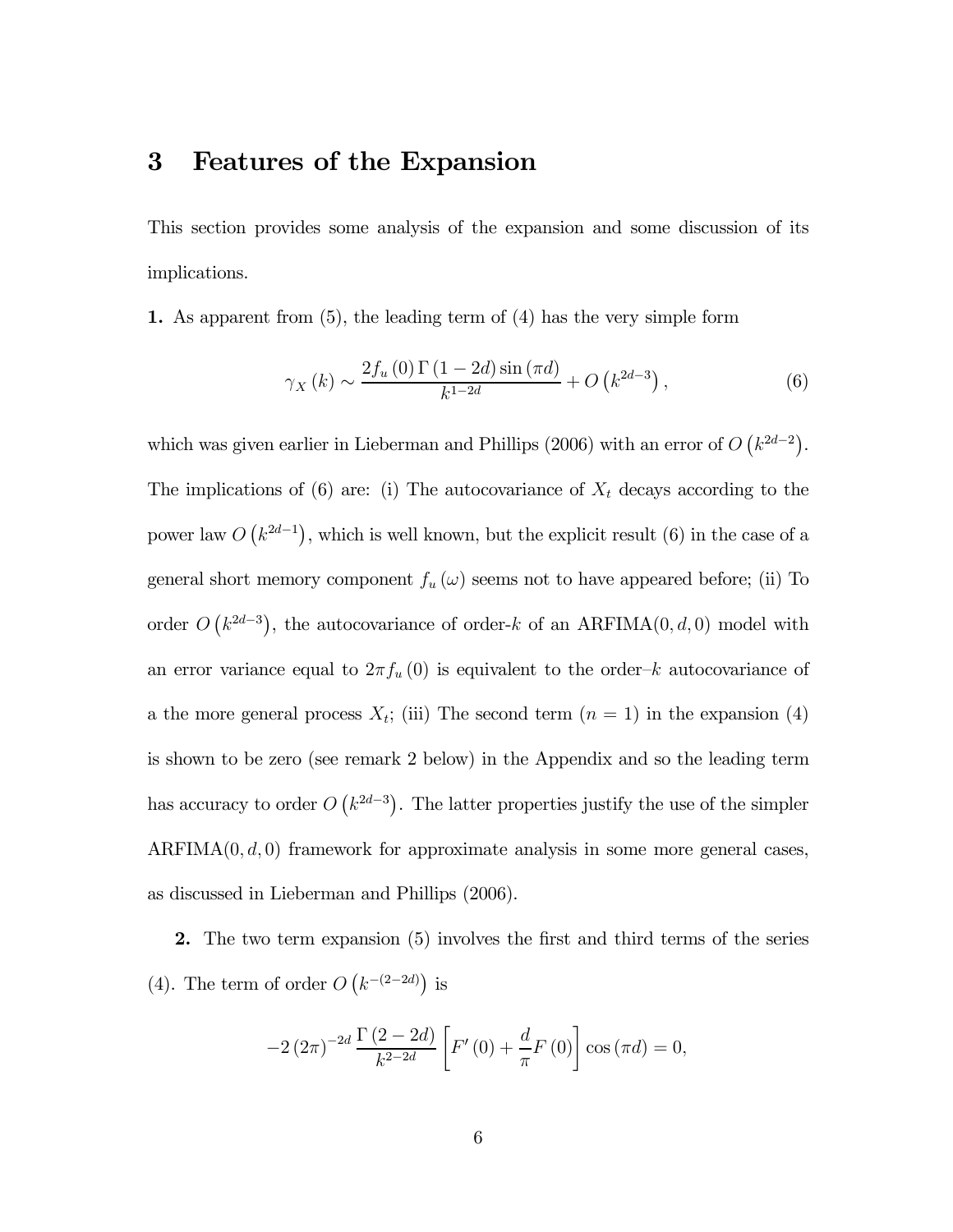since  $F'(0) = -\frac{d}{\pi}F(0)$ , as shown in the Appendix. Thus the leading term (6) has accuracy to an error of  $O(k^{-(3-2d)})$ .

**3.** The behavior of the series expansion  $(4)$  for a given value of k clearly depends on the properties of the sequence of derivatives  $\frac{d^n}{da^n}$  $\left[\left(2\pi - a\right)^{-2d} F\left(a\right)\right]$  $_{a=0}$ . The series is majorized by

$$
2\sum_{n=0}^{\infty} \frac{\Gamma(n+1-2d)}{n!k^{n+1-2d}} \left[ \left| \frac{d^n}{da^n} \left[ (2\pi - a)^{-2d} F(a) \right]_{a=0} \right| \right],
$$

which converges by the ratio test if

$$
\limsup_{n \to \infty} \frac{(n+1-2d)}{(n+1)k} \frac{\left| \frac{d^{n+1}}{da^{n+1}} \left[ (2\pi - a)^{-2d} F\left( a \right) \right]_{a=0} \right|}{\left| \frac{d^n}{da^n} \left[ (2\pi - a)^{-2d} F\left( a \right) \right]_{a=0} \right|} < 1.
$$

4. The expansion is valid for all  $d \in (-1/2, 1/2)$ . However, for  $d = 0$ , it collapses

to

$$
\gamma_X(k) \sim \sum_{n=0}^{\infty} \frac{F^{(n)}(0)}{k^{n+1}} \left\{ e^{\frac{\pi i}{2}(n+1)} + (-1)^n e^{\frac{\pi i}{2}(n-1)} \right\}
$$
  
= 
$$
\sum_{n=0,n \text{ odd}}^{\infty} \frac{F^{(n)}(0)}{k^{n+1}} \left\{ e^{\frac{\pi i}{2}(n+1)} + (-1)^n e^{\frac{\pi i}{2}(n-1)} \right\} = 0,
$$

because  $F^{(n)}(0) = f_u^{(n)}(0) = 0$  for odd n for  $ARMA(p, q)$  processes, as  $f_u(w)$  is even. This corresponds to the property that  $\gamma_X(k)$  decays faster than any power law when  $f_u(w)$  is a short memory spectrum.

5. For the stationary and invertible  $ARFIMA(p, d, q)$  case, the expansion (4) provides an alternative to the formula given in Sowell (1992, pp 173—174). Sowell's formula involves hypergeometric functions, whereas the above expression is in terms of derivatives of  $F(w)$ . Both formulae are easy to calculate on modern computers.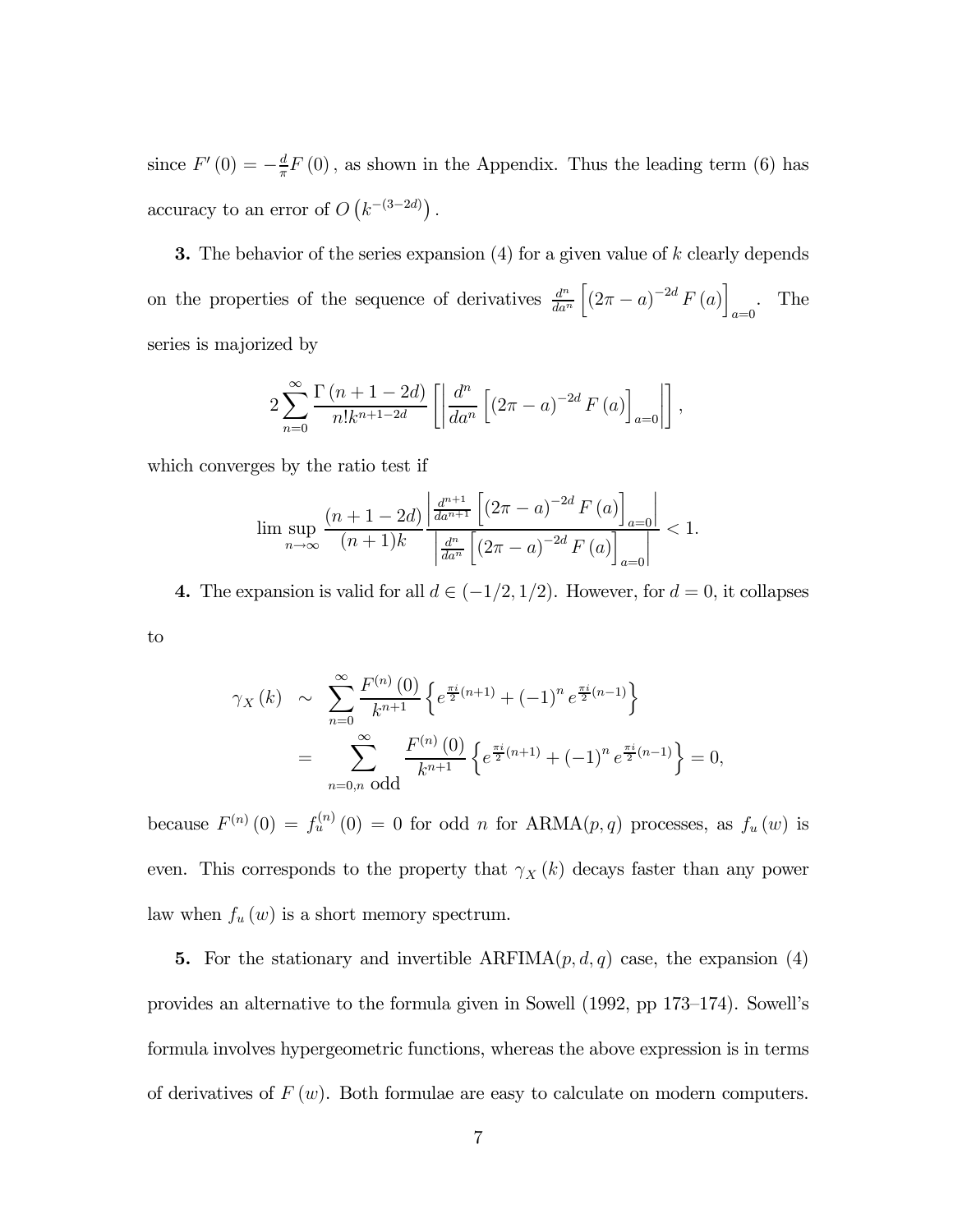For processes other than  $ARFIMA(p, d, q)$ , we are not aware of any alternatives to (4) other than direct numerical evaluation of the Fourier integral.

6. The expansion (4) can be applied as a diagnostic tool, in plotting theoretical autocovariance functions against sample correlograms, as well as in Gaussian maximum likelihood estimation when the approximations are good. The formula may also be useful for processes involving spectra besides those for rational  $ARFIMA(p, d, q)$ models.

## 4 Numerical Evaluation

In Tables 1 and 2 we report numerical values of truncated versions of (4) - one consisting of the leading term (6) only, designated app0, and the other consisting of the two-term expansion (5), designated app2. Higher order expansions can easily be computed but are unnecessary in the parameter configurations shown in Tables 1 and 2. The approximations were evaluated for the  $ARFIMA(1, d, 1)$  and  $ARFIMA$  $(1, d, 2)$  models. The order of the autocovariance, as well as the values of the ARMA and d parameters were chosen at random, with d taking both positive and negative values in  $(-1/2, 1/2)$ . The benchmark for comparison was taken to be Sowell's (1992) formula, which we verified by numerical integration. All computations were carried out with MATHEMATICA.

Tables 1 and 2 reveal that, across the parameter values considered, the leading term of the approximation is extremely accurate when  $k$  is large. The two-term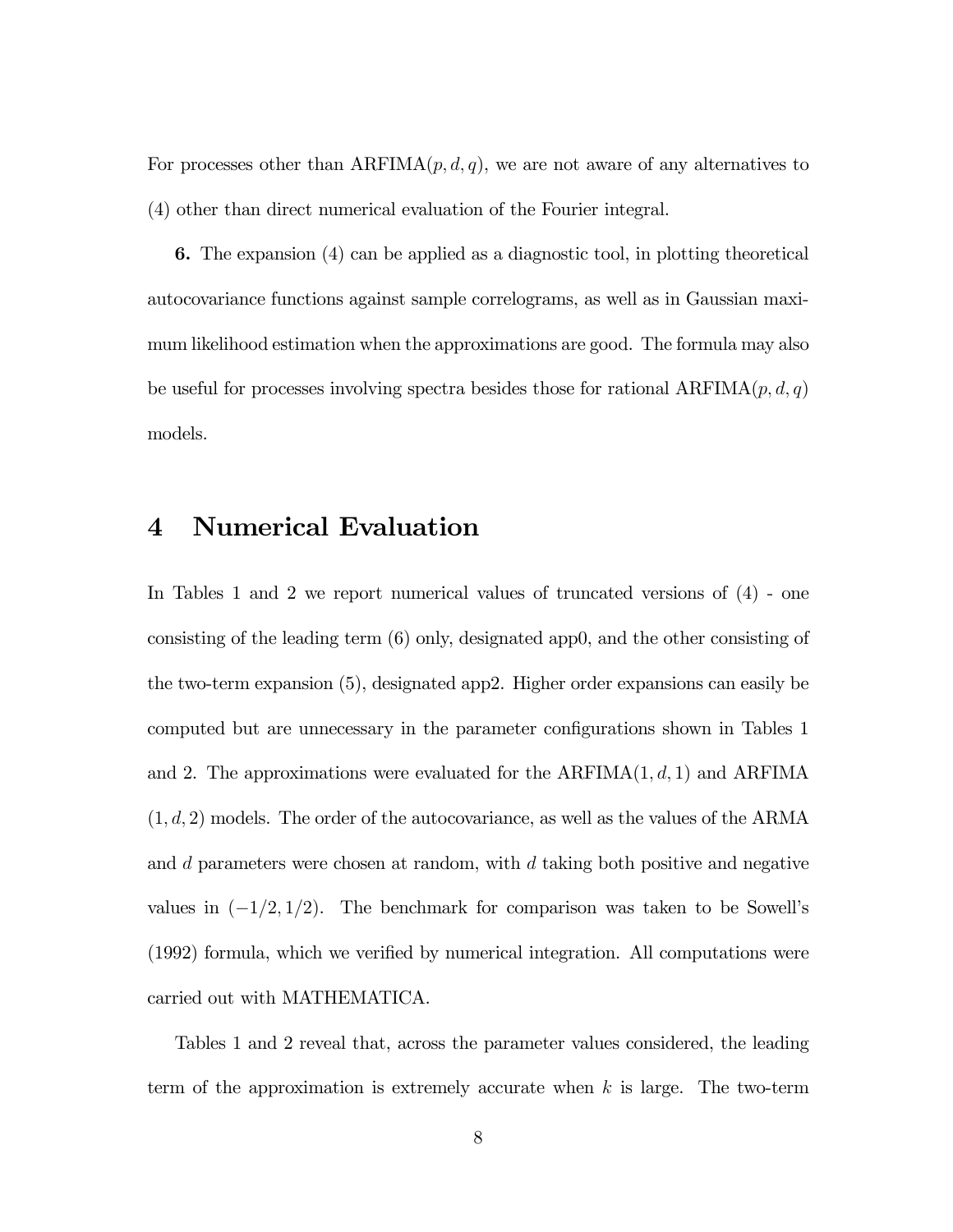expansion is practically exact for k exceeding 45. In particular, for  $k > 60$ , app2 is accurate to 9 decimal places. Whether d is positive or negative does not appear to affect the accuracy of the expansions. The same holds for the range of ARMA parameters. In terms of computation time, both Sowell's and our formula are extremely quick to evaluate.

Further evidence on the adequacy of the approximations is given in Figures 1-3, where plots of app0, app2 and Sowell's  $(1992)$  formula are shown against k, in two ARFIMA  $(1, d, 1)$  models. The case on which Figures 1 and 2 are based reveals that the approximations become indistinguishable from Sowell's (1992) formula for  $k \geq 20$ , but for  $k < 15$  the leading term approximation completely fails to reflect the oscillatory behavior of the covariogram and the next correction term only provides a minor adjustment. The failure arises because the leading term is always nonnegative and dominates the approximations. In the second case, shown in figure 3, the correlogram is non-negative and monotonic in  $k$  and the approximations seem reliable for all  $k \geq 3$ .

## 5 Conclusions

This note provides an explicit expression of the autocovariance function of a general long-memory process in terms of a complete asymptotic series. Outside the ARFIMA $(p, d, q)$  framework, there appears to be no such known formula for the autocovariance sequence, and it seems that there is scope for the use of this for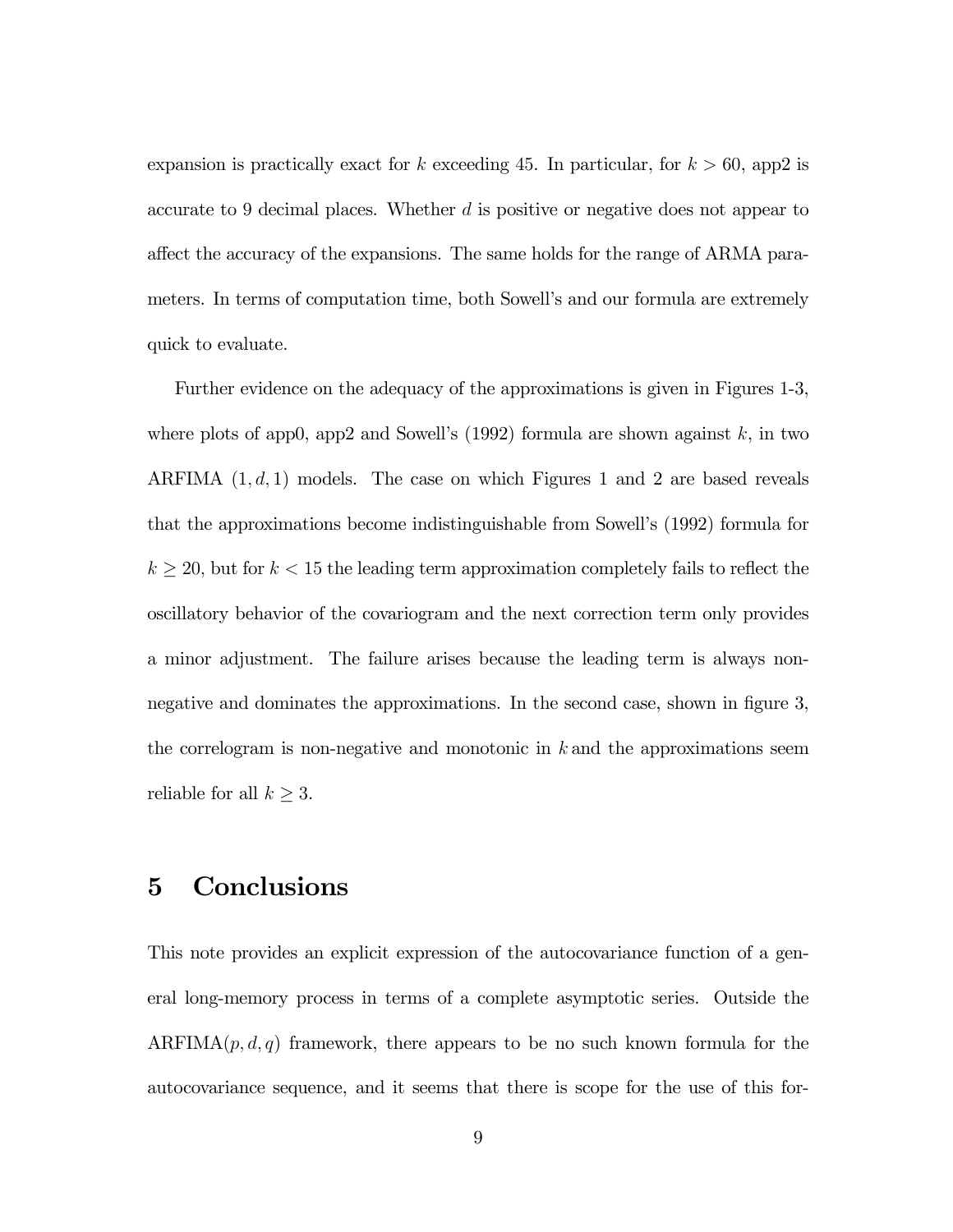mula in autocovariance—based time series applications. Calculations performed in a number of special cases indicate that the first two terms of the expansion provide reliable accuracy for large  $k$  in all cases and for small to moderate  $k$  when the true autocovariogram is positive and monotonically decreasing.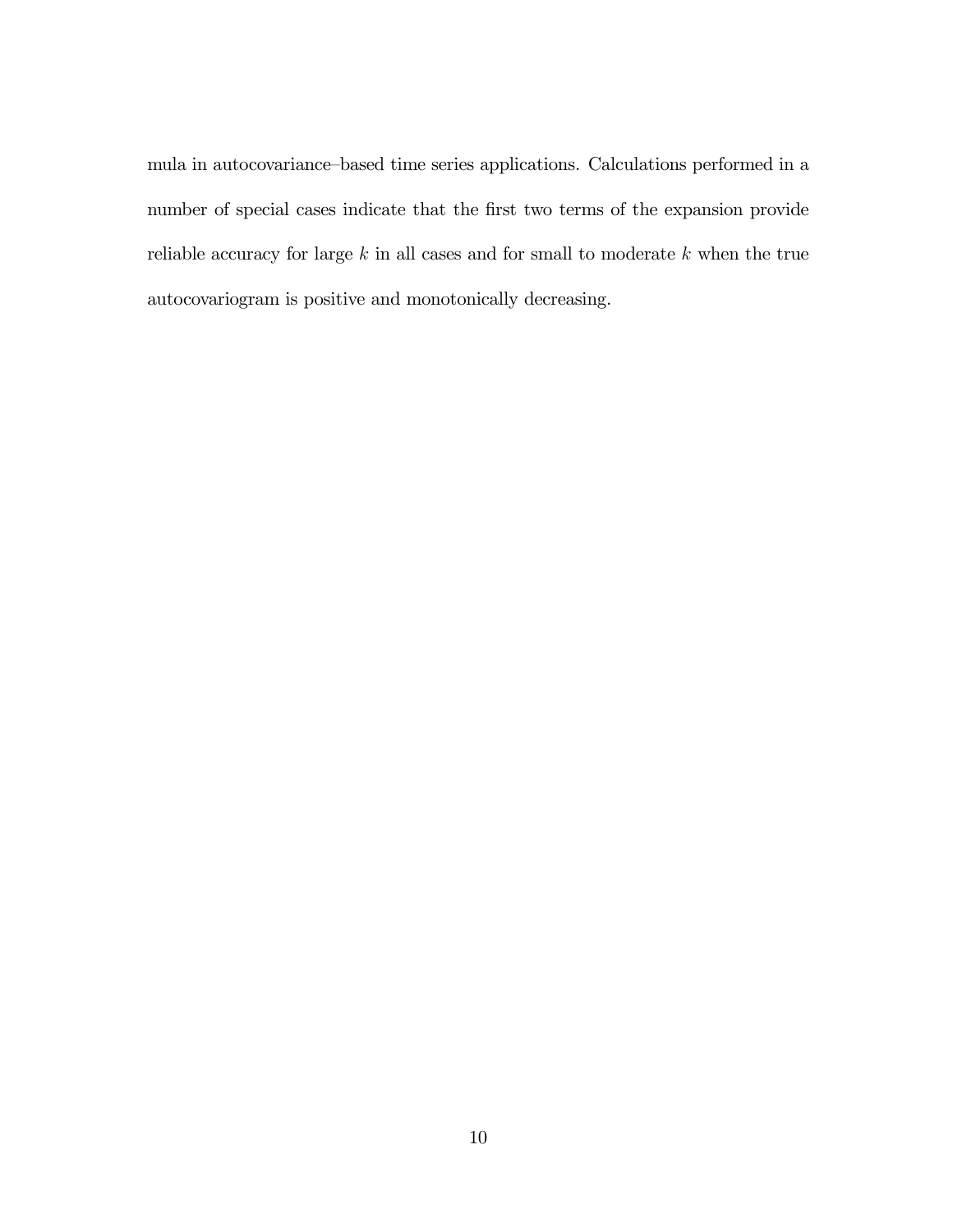### REFERENCES

- Baillie, R.T. (1996), "Long Memory Processes and Fractional Integration in Econometrics", Journal of Econometrics 73, 5-59.
- Beran, J. (1994). Statistics for Long-Memory Processes. London: Chapman-Hall.
- Bleistein, N., Handelsman, R. A. (1975). Asymptotic Expansions of Integrals. Holt, Reinehart and Winston.
- Brockwell, P. J., Davis, R. A. (1991). Time Series: Theory and Methods, 2nd edn, Springer—Verlag, New York.
- Erdélyi, A. (1956). Asymptotic Expansions, Dover Publications, Inc., U.S.A.
- Giraitis, L., P. Kokoszka, R. Leipus, and G. Teyssiere (2003). Rescaled variance adnd related tests for long memory in volatility and levels. Journal of Econometrics, 112, 265-294.
- Giraitis, L., R. Leipus and D. Surgailis (2007) Recent Advances in ARCH Modeling. In G. Teyssire and A. Kirman (Eds.) Long Memory in Economics. Springer (forthcoming).
- Hurst, H. E. (1951). Long-term storage capacity of reservoirs. Transactions of the American Society of Civil Engineering 116:770—808.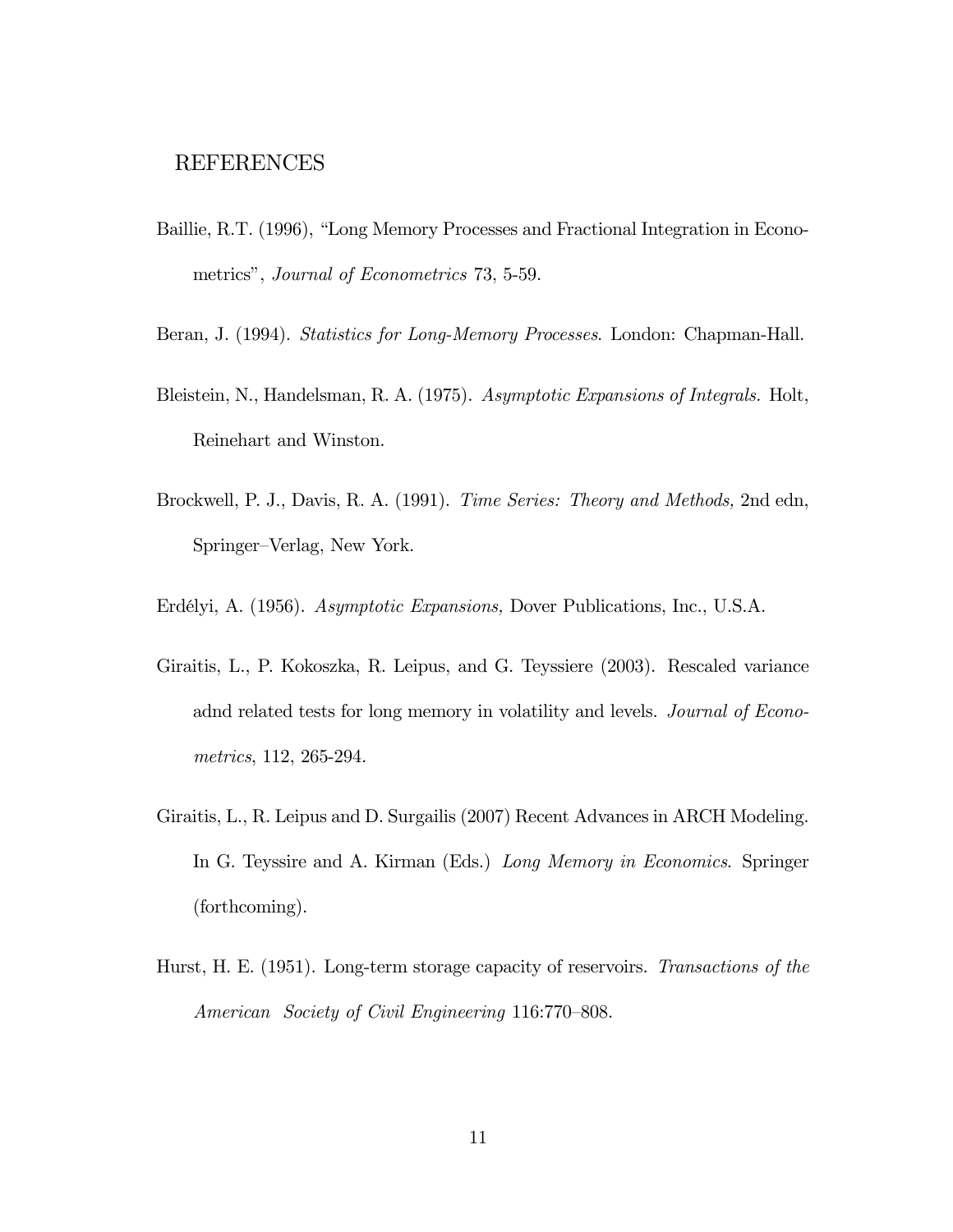- Lieberman, O., Phillips, P. C. B. (2004). Expansions for the distribution of the maximum likelihood estimator of the fractional difference parameter. Econometric Theory 20(3):464—484.
- Lieberman, O., Phillips, P. C. B. (2005). Expansions for approximate maximum likelihood estimators of the fractional difference parameter. The Econometrics Journal 8: 367—379.
- Lieberman, O., Phillips, P. C. B. (2006). Refined inference on long memory in realized volatility. Accepted for publication in Econometric Reviews. Cowles Foundation Discussion Paper 1549, Yale University.
- Phillips, P. C. B. (2005). Econometric Analysis of Fisher's Equation. American Journal of Economics and Sociology, 64, 125-168.
- Robinson, P. M. (1994). "Time series with strong dependence," In C. Sims (ed.), Advances in Econometrics, Vol. 1. Cambridge: Cambridge University Press, pp. 47-96.
- Robinson, P M and M. Henry, 1999. Long and Short Memory Conditional Heteroskedasticity in Estimating the Memory Parameter of Levels. Econometric Theory, 15, 299-336,
- Sowell, F. B. (1992). Maximum likelihood estimation of stationary univariate fractionally integrated time series models. Journal of Econometrics 53, 165—188.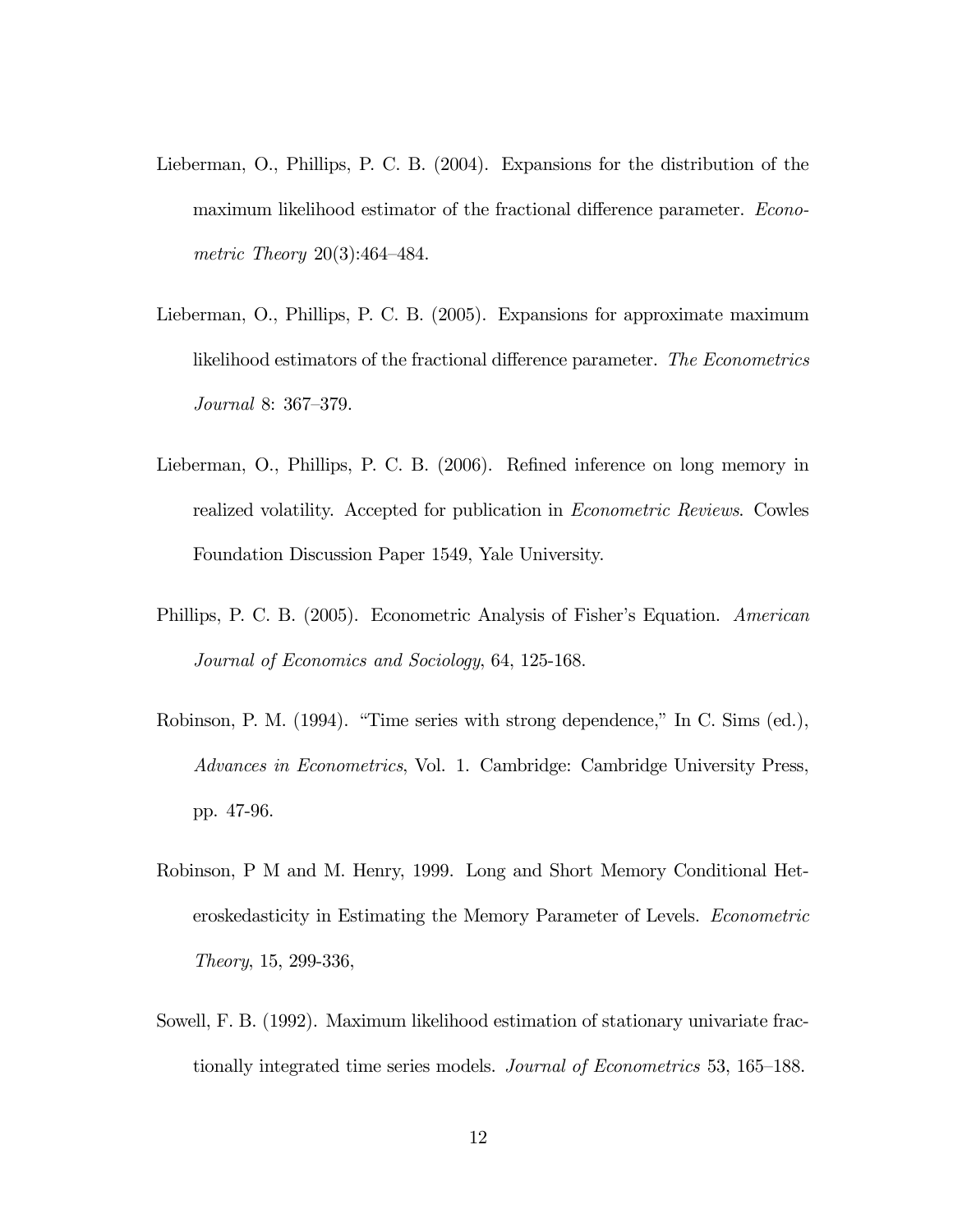Sun, Y. and P. C. B. Phillips (2005). Understanding the Fisher Equation. Journal of Applied Econometrics, 19, 2004, 869-886.

### APPENDIX

We start by giving the following theorem based on Bleistein and Handelsman (1986, p. 90-91), which is due to Erdélyi (1956, pp. 49-50).

**Theorem 2** If  $F(w) \in C^{\infty}[a, b]$ , and  $\alpha$  and  $\beta$  are not integers, then

$$
I(k) = \int_{a}^{b} e^{ikw} (w - a)^{\alpha - 1} (b - w)^{\beta - 1} F(w) dw \tag{7}
$$

has the following complete asymptotic series representation as  $k\to\infty$ 

$$
I(k) = I_a(k) + I_b(k),
$$

where

$$
I_{a}(k) \sim \sum_{n=0}^{\infty} \frac{d^{n}}{da^{n}} \left\{ (b-a)^{\beta-1} F(a) \right\} \frac{\Gamma(n+\alpha)}{n! k^{n+\alpha}} e^{\frac{\pi i}{2}(n+\alpha) + ika},
$$

and

$$
I_b(k) \sim \sum_{n=0}^{\infty} \frac{d^n}{db^n} \left\{ (b-a)^{\alpha-1} F(b) \right\} \frac{\Gamma(n+\beta)}{n! k^{n+\beta}} e^{\frac{\pi i}{2}(n-\beta) + ikb}.
$$

Proof of Theorem 1: In view of  $(2)$ 

$$
\gamma_X(k) = \int_0^{2\pi} e^{iwk} f_u(w) (2 \sin(w/2)))^{-2d} dw
$$
  
= 
$$
\int_0^{2\pi} e^{iwk} w^{-2d} (2\pi - w)^{-2d} F(w) dw,
$$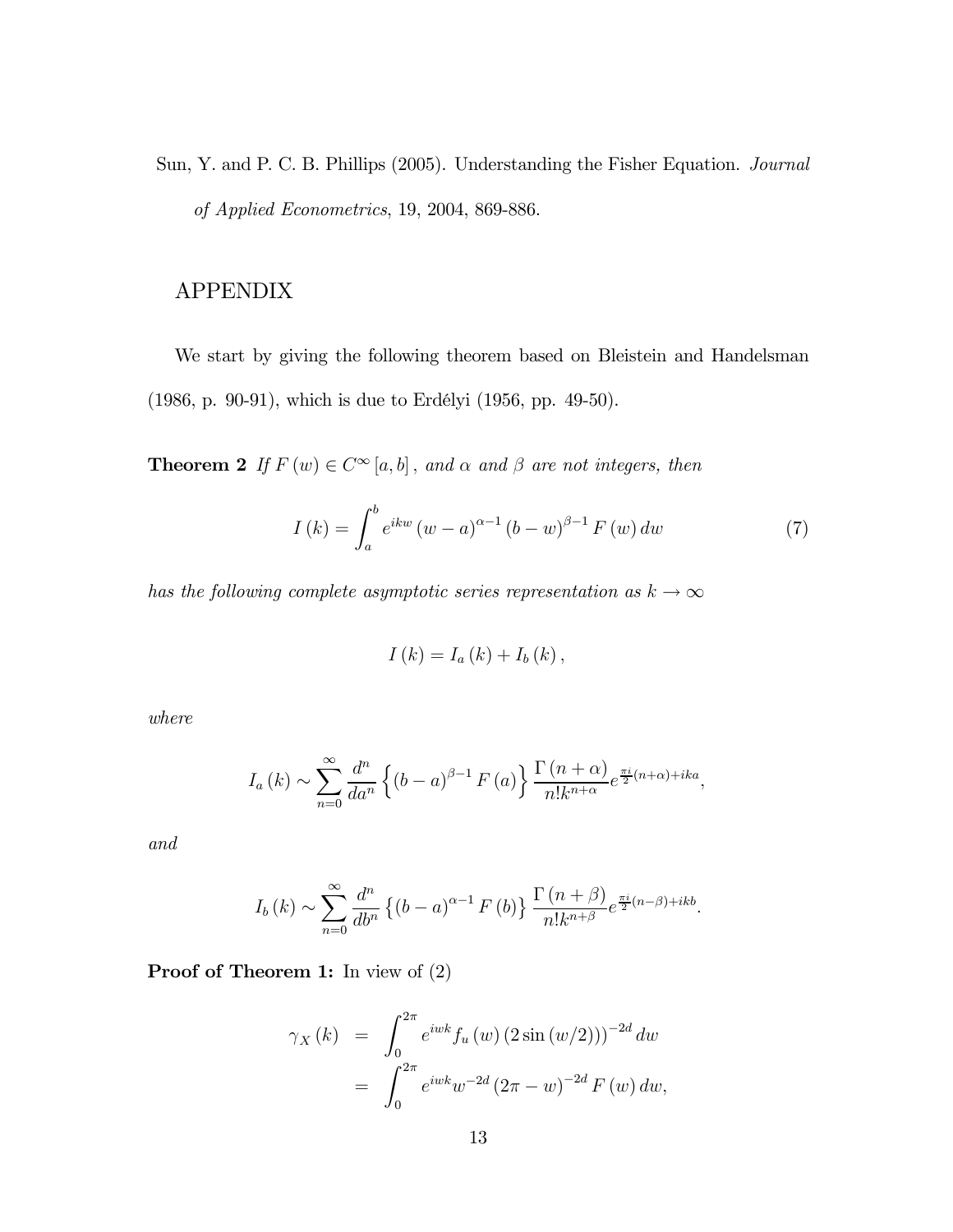where

$$
F(w) = f_u(w) \left( \frac{2 \sin(w/2))}{w (2\pi - w)} \right)^{-2d}.
$$

Under Assumption A1(vi),  $F(w) \in C^{\infty}[0, 2\pi]$ . Setting  $a = 0$ ,  $b = 2\pi$ , and  $\alpha = \beta =$  $1-2d,$  it now follows from theorem  $2$  that

$$
\gamma_{X}\left(k\right)=I_{0}\left(k\right)+I_{2\pi}\left(k\right),\,
$$

where

$$
I_0(k) = \sum_{n=0}^{\infty} \frac{d^n}{da^n} \left[ (2\pi - a)^{-2d} F(a) \right]_{a=0} \frac{\Gamma(n+1-2d)}{n!k^{n+1-2d}} e^{\frac{\pi i}{2}(n+1-2d)},
$$
  

$$
I_{2\pi}(k) = \sum_{n=0}^{\infty} \frac{d^n}{db^n} \left[ b^{-2d} F(b) \right]_{b=2\pi} \frac{\Gamma(n+1-2d)}{n!k^{n+1-2d}} e^{\frac{\pi i}{2}(n-1+2d)+ik2\pi}.
$$

We obtain

$$
\gamma_X(k) = \sum_{n=0}^{\infty} \frac{\Gamma(n+1-2d)}{n!k^{n+1-2d}} \left\{ \frac{d^n}{da^n} \left[ (2\pi - a)^{-2d} F(a) \right]_{a=0} e^{\frac{\pi i}{2}(n+1-2d)} + \frac{d^n}{db^n} \left[ b^{-2d} F(b) \right]_{b=2\pi} e^{\frac{\pi i}{2}(n-1+2d)} \right\}.
$$
\n(8)

Now,

$$
\frac{d^{j}}{db^{j}} \left[ b^{-2d} \right]_{b=2\pi} = (-1)^{j} \frac{d^{j}}{da^{j}} \left[ \left( 2\pi - a \right)^{-2d} \right]_{a=0}, (j = 0, 1, 2, \ldots)
$$

and noting that

$$
F(2\pi - w) = f_u(w) \left( \frac{2 \sin (w/2)}{w (2\pi - w)} \right)^{-2d} = F(w),
$$

we deduce that

$$
F^{(m)}(2\pi) = (-1)^m F^{(m)}(0), (m = 0, 1, 2, ...).
$$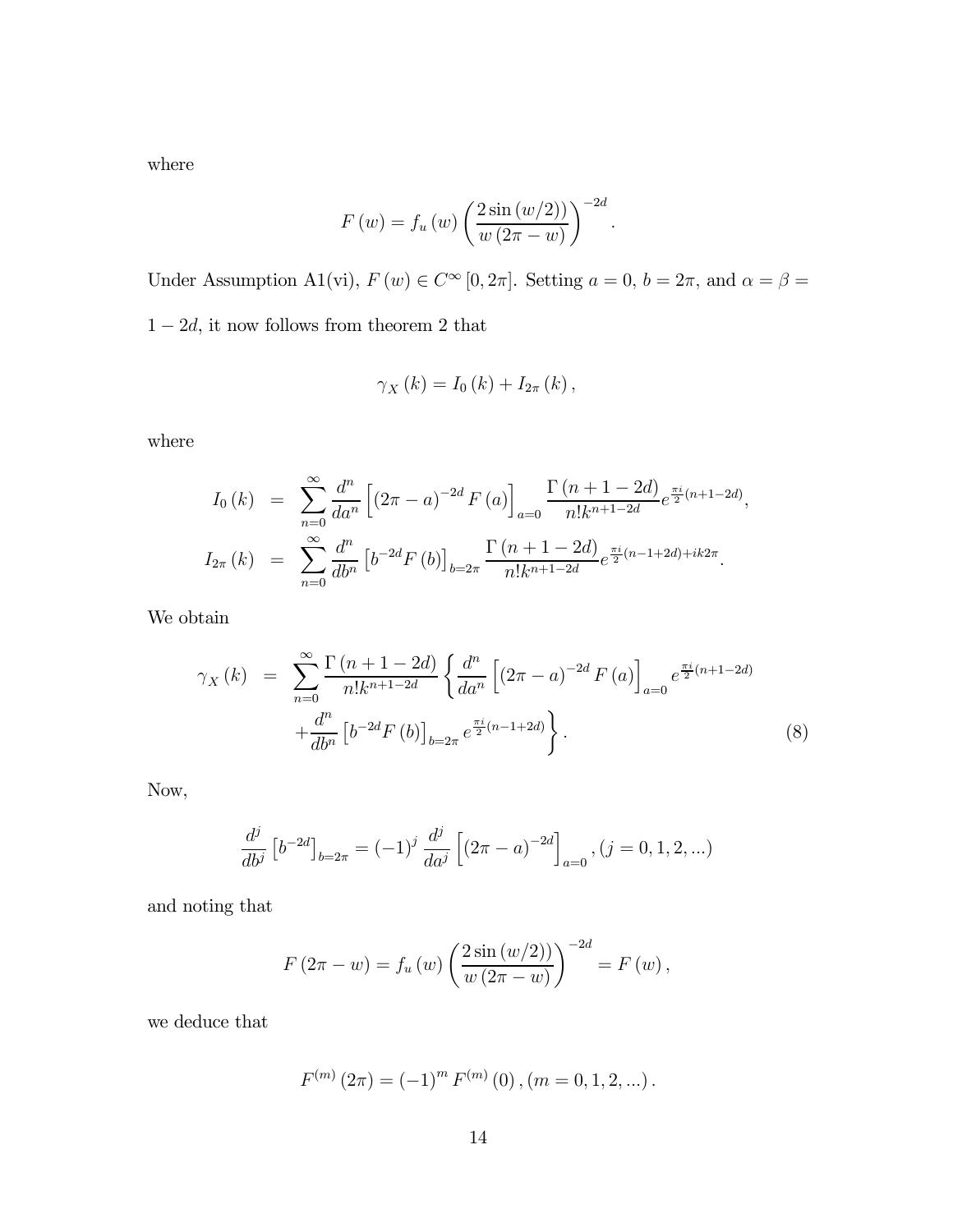Thus,

$$
\frac{d^n}{db^n} \left[ b^{-2d} F(b) \right]_{b=2\pi} = \left[ \left\{ b^{-2d} + F(b) \right\}^{(n)} \right]_{b=2\pi}
$$
  
\n
$$
= \sum_{j=0}^n {n \choose j} \left( \frac{d^j}{db^j} \left[ b^{-2d} \right]_{b=2\pi} \right) \left( F^{(n-j)} (2\pi) \right)
$$
  
\n
$$
= \sum_{j=0}^n {n \choose j} (-1)^j \frac{d^j}{da^j} \left[ (2\pi - a)^{-2d} \right]_{a=0} (-1)^{n-j} F^{(n-j)} (0)
$$
  
\n
$$
= (-1)^n \frac{d^n}{da^n} \left[ (2\pi - a)^{-2d} F(a) \right]_{a=0}.
$$

Equation (8) then becomes

$$
\gamma_X(k) \sim \sum_{n=0}^{\infty} \frac{\Gamma(n+1-2d)}{n!k^{n+1-2d}} \left\{ \frac{d^n}{da^n} \left[ (2\pi - a)^{-2d} F(a) \right]_{a=0} \left( e^{\frac{\pi i}{2}(n+1-2d)} + (-1)^n e^{\frac{\pi i}{2}(n-1+2d)} \right) \right\},
$$

giving the stated result.

We next proceed to calculate the explicit form of the expansion to the first three terms of (8). The first term is:

$$
\frac{\Gamma(1-2d)}{k^{1-2d}} \left\{ (2\pi)^{-2d} F(0) \left( e^{\frac{\pi i}{2}(1-2d)} + e^{-\frac{\pi i}{2}(1-2d)} \right) \right\}
$$
\n
$$
= (2\pi)^{-2d} F(0) \frac{\Gamma(1-2d)}{k^{1-2d}} 2 \cos \left\{ \frac{\pi}{2} (1-2d) \right\}
$$
\n
$$
= 2f_u(0) \frac{\Gamma(1-2d)}{k^{1-2d}} \sin \left\{ \pi d \right\}, \tag{9}
$$

using the fact that  $\cos\left\{\frac{\pi}{2}(1-2d)\right\} = \sin(\pi d)$  and since

$$
(2\pi)^{-2d} F(0) = f_u(0) .
$$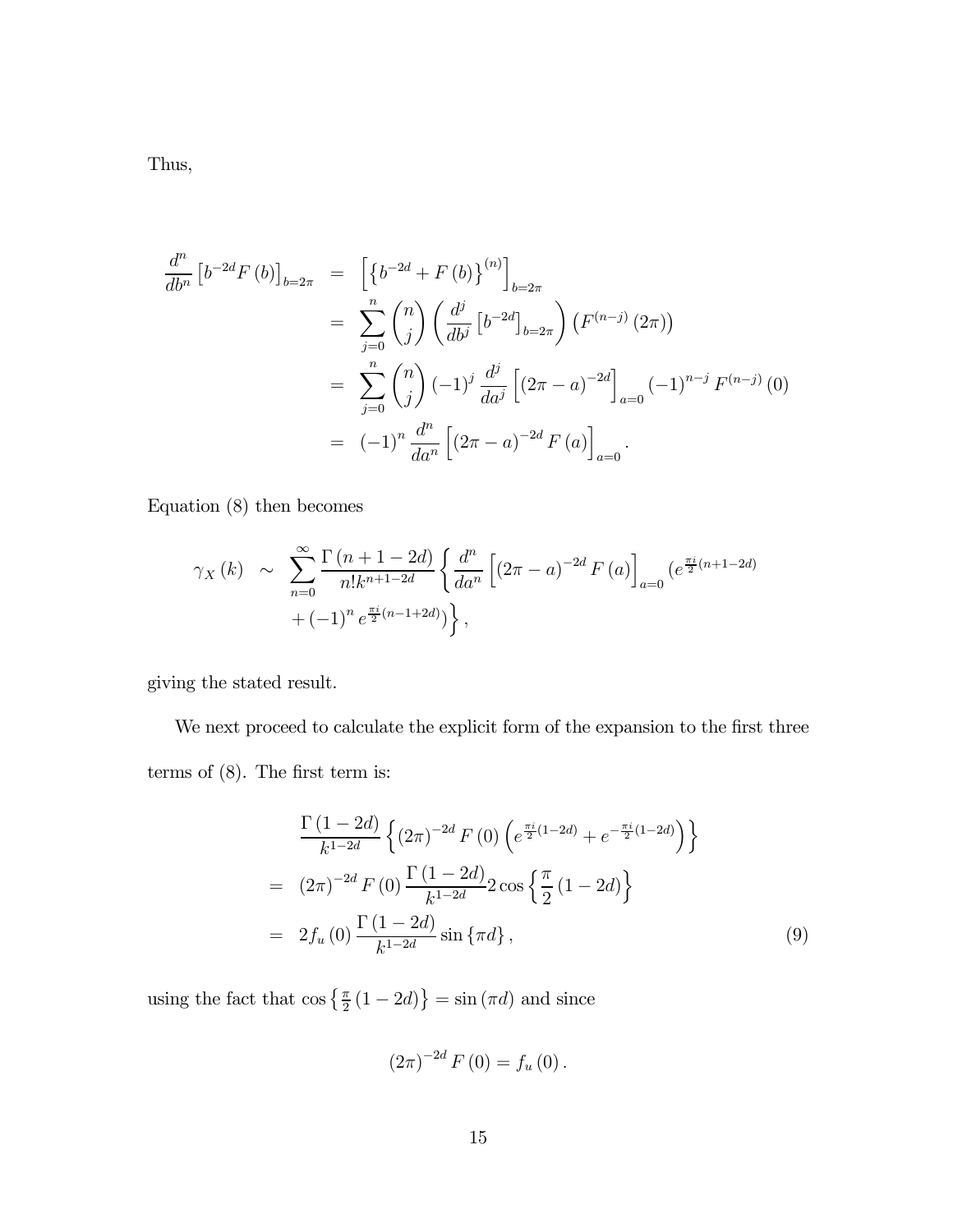Some further calculations reveal that the second term  $(n = 1)$  in the expansion is zero, as shown below:

$$
\frac{\Gamma(2-2d)}{k^{2-2d}} \left\{ \frac{d}{da} \left[ (2\pi - a)^{-2d} F(a) \right]_{a=0} \left( e^{\frac{\pi i}{2}(2-2d)} - e^{\frac{\pi i}{2}(2d)} \right) \right\}
$$
\n
$$
= (2\pi)^{-2d} \frac{\Gamma(2-2d)}{k^{2-2d}} \left[ F'(0) + \frac{2d}{2\pi} F(0) \right] \left[ e^{\pi i (1-d)} - e^{\pi i d} \right]
$$
\n
$$
= -(2\pi)^{-2d} \frac{\Gamma(2-2d)}{k^{2-2d}} \left[ F'(0) + \frac{d}{\pi} F(0) \right] \left[ e^{-\pi i d} + e^{\pi i d} \right]
$$
\n
$$
= -2 (2\pi)^{-2d} \frac{\Gamma(2-2d)}{k^{2-2d}} \left[ F'(0) + \frac{d}{\pi} F(0) \right] \cos(\pi d) = 0, \qquad (10)
$$

the final line following from the fact that

$$
F'(0) = -2d (2\pi)^{2d-1} f_u(0) = -\frac{2d}{2\pi} F(0).
$$

The third term in the expansion is

$$
\frac{\Gamma(3-2d)}{2!k^{3-2d}} \left\{ \frac{d^2}{da^2} \left[ (2\pi - a)^{-2d} F(a) \right]_{a=0} \left( e^{\frac{\pi i}{2}(3-2d)} + e^{\frac{\pi i}{2}(1+2d)} \right) \right\}
$$
\n
$$
= \frac{\Gamma(3-2d)}{2!k^{3-2d}} \left[ \frac{2d(2d+1)}{(2\pi)^{2d+2}} F(0) + \frac{4d}{(2\pi)^{2d+1}} F'(0) + \frac{1}{(2\pi)^{2d}} F''(0) \right] \left\{ (-i) e^{-\pi i d} + i e^{\pi i d} \right\}
$$
\n
$$
= -\frac{\Gamma(3-2d)}{k^{3-2d}} \left[ \frac{2d(2d+1)}{(2\pi)^{2d+2}} F(0) + \frac{4d}{(2\pi)^{2d+1}} F'(0) + \frac{1}{(2\pi)^{2d}} F''(0) \right] \sin(\pi d)
$$
\n
$$
= -\frac{\Gamma(3-2d)}{k^{3-2d}} \left[ \frac{2d(1-2d)}{(2\pi)^{2d+2}} F(0) + \frac{1}{(2\pi)^{2d}} F''(0) \right] \sin(\pi d). \tag{11}
$$

Combining (9) - (11) gives the following two term approximation to order  $O(k^{-(3-2d)})$ 

$$
\gamma_X(k) \sim 2f_u(0) \frac{\Gamma(1-2d)}{k^{1-2d}} \sin{\pi d}
$$

$$
-\frac{\Gamma(3-2d)}{k^{3-2d}} \left[ \frac{2d(1-2d)}{(2\pi)^{2d+2}} F(0) + \frac{1}{(2\pi)^{2d}} F''(0) \right] \sin(\pi d), \quad (12)
$$

giving the stated result.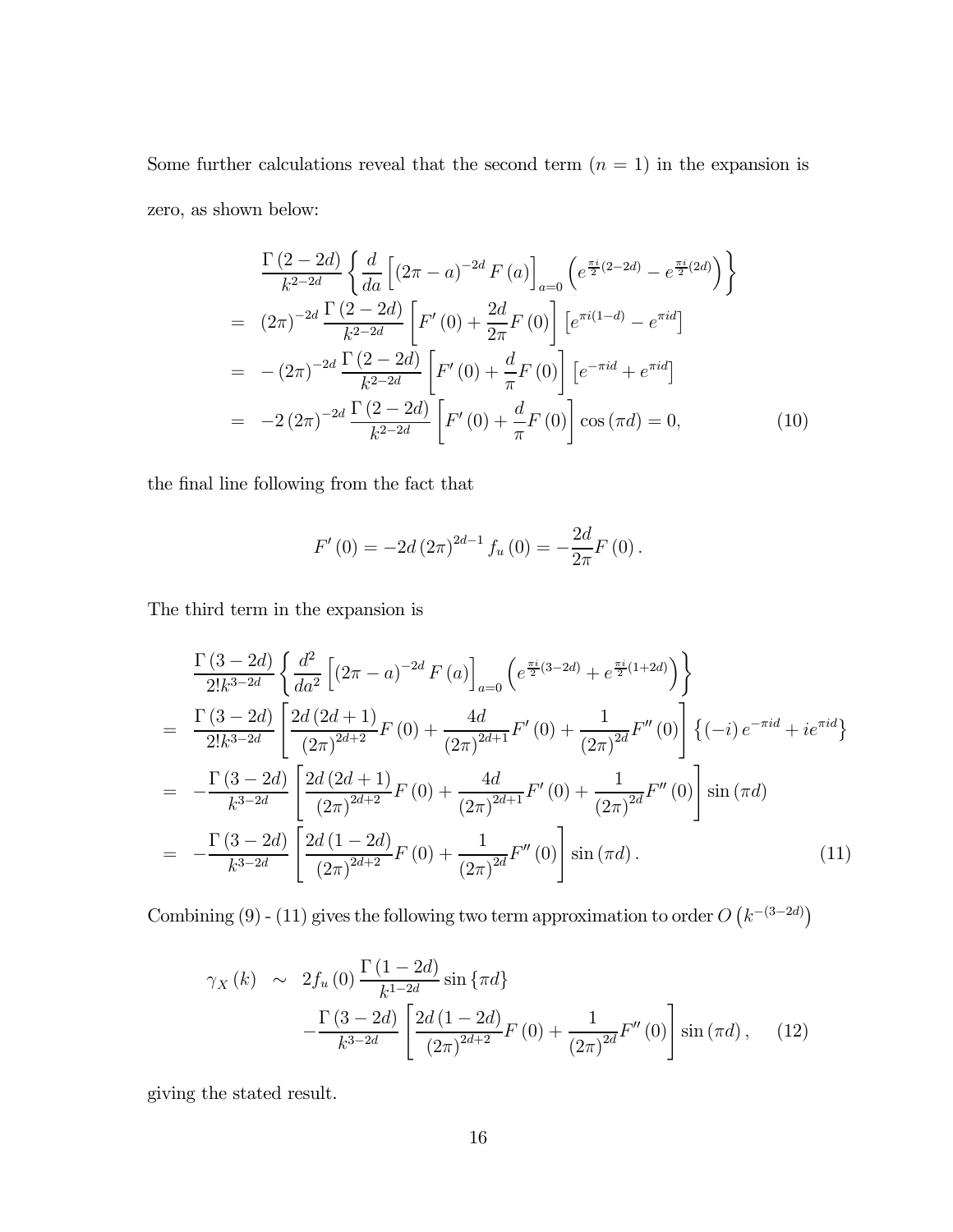| k <sub>1</sub> | $\phi$   | $\theta$ | $\overline{d}$ | Sowell                     | App0                      | App2                      |
|----------------|----------|----------|----------------|----------------------------|---------------------------|---------------------------|
| 100            | 0.48     | $-0.71$  | 0.146          | 0.000266641                | 0.000266921               | 0.000266641               |
| 20             | 0.48     | $-0.71$  | 0.146          | 0.000813834<br>0.000834168 |                           | 0.000812295               |
| 47             | 0.364    | 0.126    | 0.373          | 0.268009                   | 0.268014                  |                           |
| 39             | 0.619    | 0.296    | 0.417          | 0.599673                   | 0.59968                   |                           |
| 52             | 0.06     | 0.718    | 0.184          | 0.0534111<br>0.0534076     |                           | 0.0534111                 |
| 28             | $-0.364$ | 0.188    | 0.339          | 0.923406                   | 0.922897                  |                           |
| 41             | $-0.645$ | 0.285    | 0.219          | 0.521648                   | 0.520171                  | 0.521604                  |
| 61             | 0.453    | 0.258    | $-0.289$       | $-0.000255303$             | $-0.000255311$            | $-0.000255303$            |
| 83             | $-0.127$ | 0.721    | $-0.394$       | $-0.000402104$             | $-0.000401975$            | $-0.000402104$            |
| 34             | 0.256    | $-0.815$ | $-0.483$       | $-5.83159 \times 10^{-6}$  | $-6.63174 \times 10^{-6}$ | $-5.83106 \times 10^{-6}$ |

Table 1: Autocovariances of the model  $\left(1+\phi B\right)\left(1-B\right)^{d}X_{t}=\left(1+\theta B\right)\varepsilon_{t}$ 

Sowell: Sowell's (1992) formula, verified with a numerical integration of the

spectral density

App0: The one—term approximation

App2: The two—terms expansion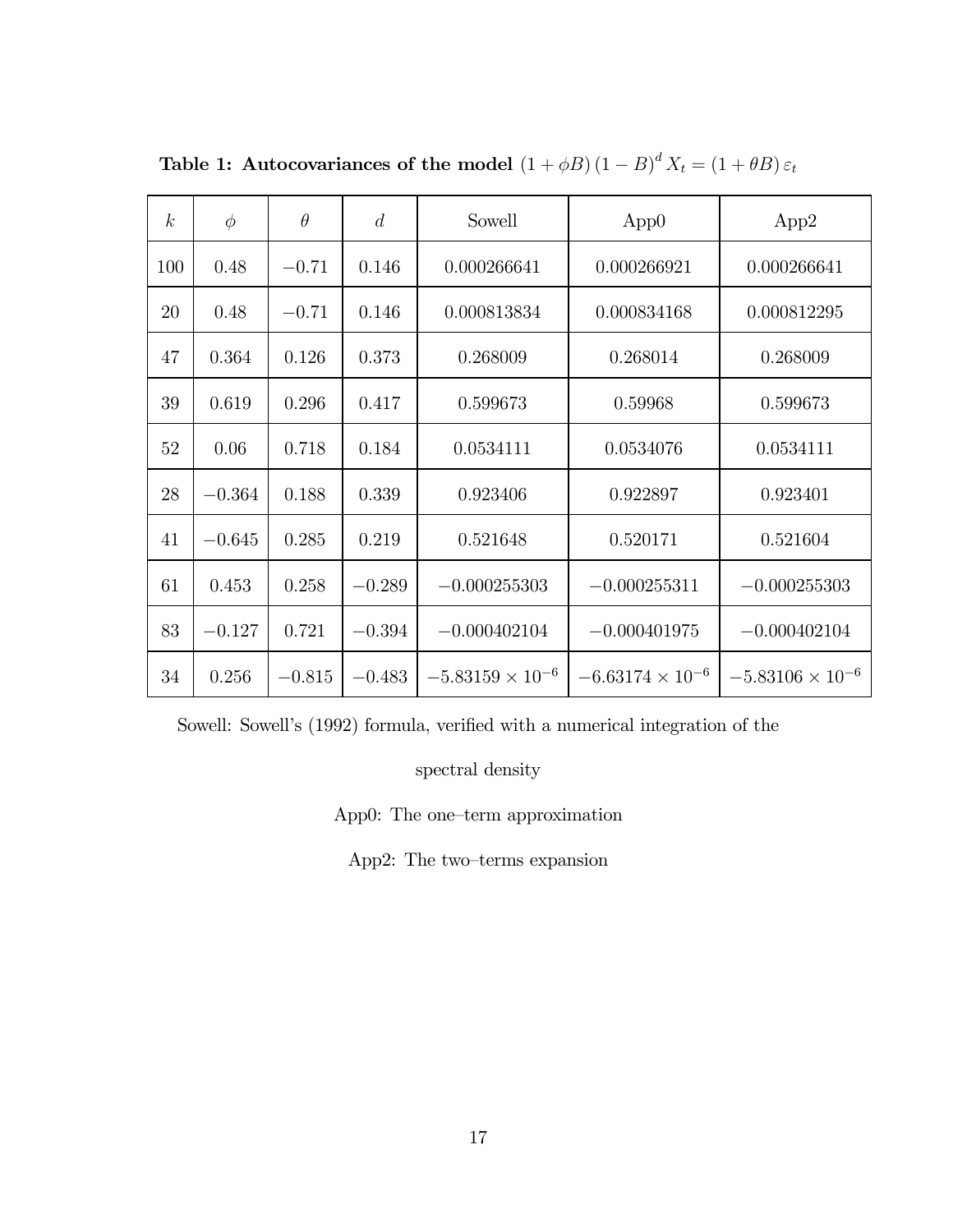### Table 2: Autocovariances of the model

| $\boldsymbol{k}$ | $\phi$   | $\theta_1$ | $\theta_{2}$ | $\overline{d}$ | Sowell          | App0            | App2            |
|------------------|----------|------------|--------------|----------------|-----------------|-----------------|-----------------|
| 24               | 0.424    | 0.175      | 0.392        | 0.171          | 0.0334144       | 0.0333818       | 0.0334143       |
| 45               | $-0.363$ | 0.275      | 0.202        | $-0.247$       | $-0.0036091$    | $-0.00359951$   | $-0.00360902$   |
| 49               | $-0.193$ | 0.200      | 0.400        | $-0.277$       | $-0.00287325$   | $-0.00286532$   | $-0.0028732$    |
| 42               | 0.193    | 0.200      | 0.400        | $-0.450$       | $-0.000448941$  | $-0.000448048$  | $-0.000448939$  |
| 65               | 0.373    | $-0.109$   | 0.608        | 0.372          | 0.42406         | 0.424035        | 0.42406         |
| 89               | 0.736    | 0.490      | 0.287        | 0.413          | 0.782226        | 0.78222         | 0.782226        |
| 76               | 0.520    | 0.666      | $-0.543$     | $-0.476$       | $-0.0000361517$ | $-0.0000362119$ | $-0.0000361517$ |
| 38               | 0.412    | $-0.866$   | $-0.431$     | 0.389          | 0.0241483       | 0.024264        | 0.0241484       |
| 27               | 0.100    | 0.900      | 0.050        | $-0.216$       | $-0.00496688$   | $-0.00496127$   | $-0.00496687$   |
| 55               | 0.489    | 0.327      | 0.626        | 0.327          | 0.723552        | 0.723512        | 0.723552        |

 $(1 + \phi B) (1 - B)^d X_t = (1 + \theta_1 B + \theta_2 B^2) \varepsilon_t$ 

Sowell: Sowell's (1992) formula, verified with a numerical integration of the

spectral density

App0: The one—term approximation

App2: The two—terms expansion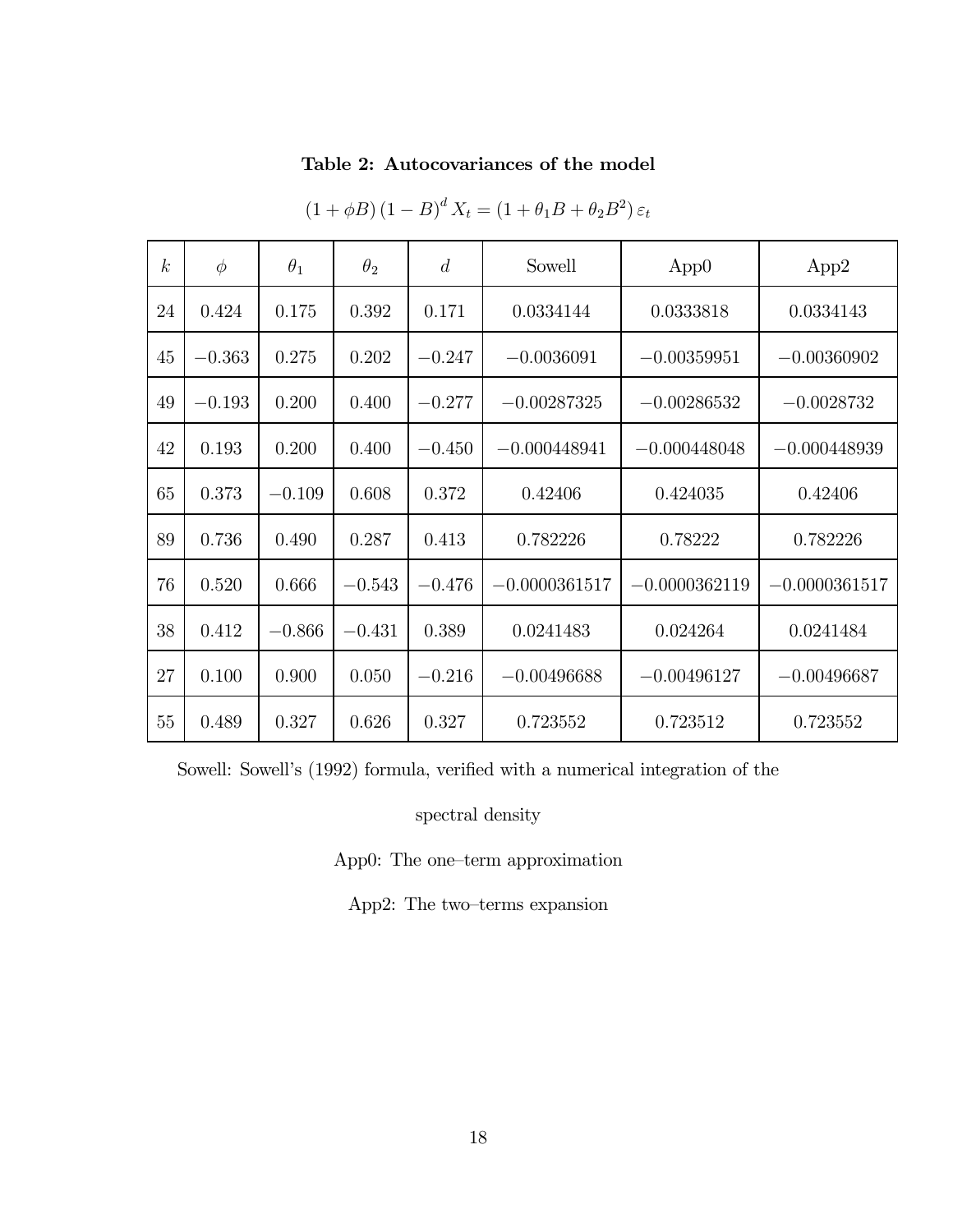

Figure 1: Autocovariogram for  $(1 + 0.48B) (1 - B)^{0.146} X_t = (1 - 0.71B) \varepsilon_t$ 



Figure 2: Autocovariogram for  $(1 + 0.48B) (1 - B)^{0.146} X_t = (1 - 0.71B) \varepsilon_t$